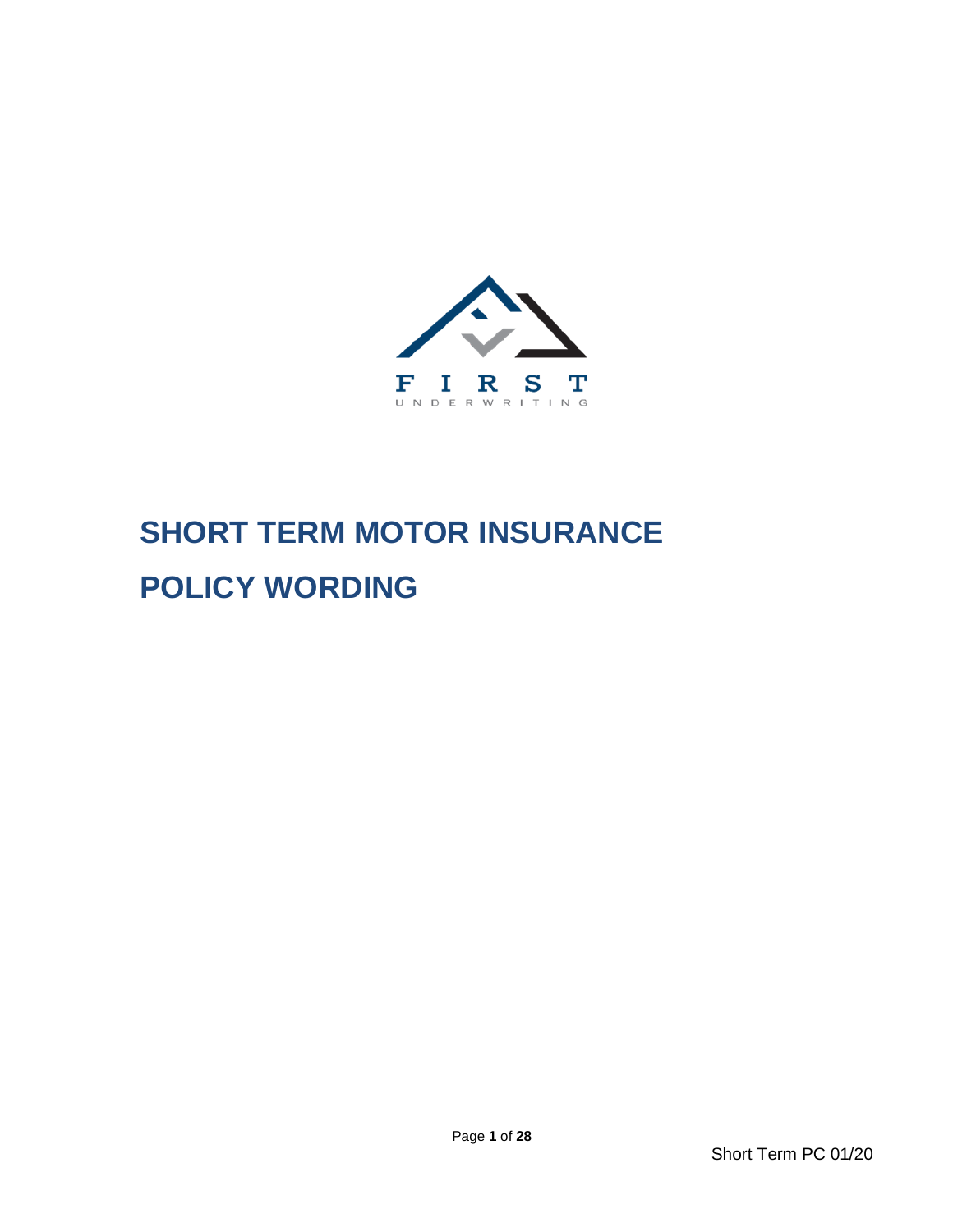# **Contents**

|                                                         | Page |
|---------------------------------------------------------|------|
| <b>General definitions</b>                              | 3    |
| Important information                                   | 5    |
| Conditions that apply to all of this policy             |      |
| Making a claim                                          | 9    |
| <b>Privacy Notice</b>                                   | 10   |
| <b>Cancelling Your cover</b>                            | 12   |
| What cover do You have?                                 | 13   |
| Section 1 - Loss or damage to the car                   | 14   |
| Section 2 – Liability to other people                   | 18   |
| Section 3 - Defence costs                               | 20   |
| Section 4 - Territorial limits and using The Car abroad | 21   |
| <b>General Exceptions</b>                               | 22   |
| <b>General Conditions</b>                               | 25   |
| How to make a complaint                                 | 28   |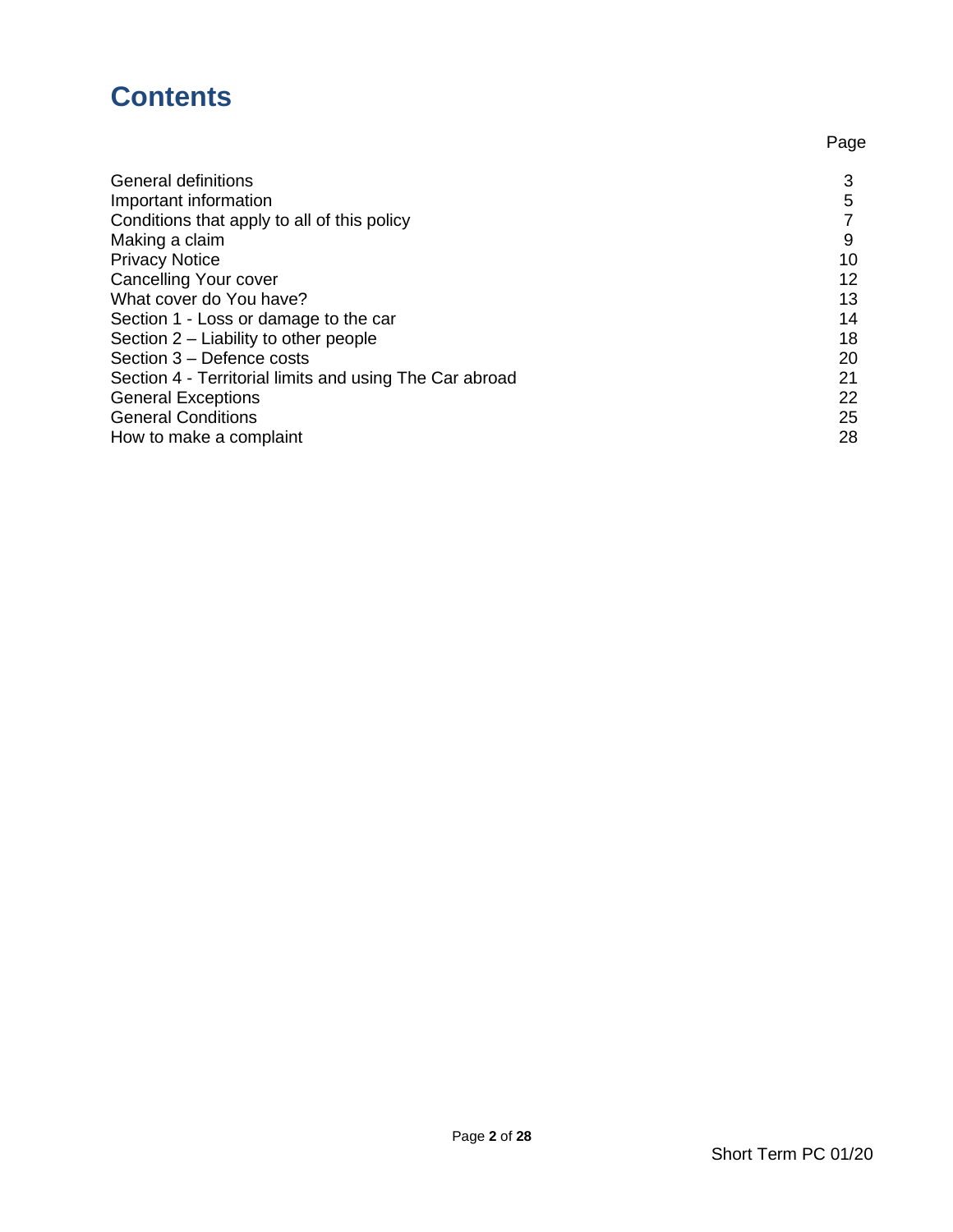# **General Definitions**

The words or phrases shown below have the same meaning whenever they appear in this policy or in the certificate of motor insurance, schedule or endorsements.

| <b>Accessories</b>                                    | Motoring equipment (other than audio visual equipment) kept in or on The<br>Car which has been specifically designed for use with The Car.                                                                                                                                   |
|-------------------------------------------------------|------------------------------------------------------------------------------------------------------------------------------------------------------------------------------------------------------------------------------------------------------------------------------|
| <b>Approved repairer</b>                              | A motor vehicle repairer which is a member of our approved repairer<br>network and is authorised by Us or our representative to repair The Car<br>following a valid claim under Section 1 of this insurance.                                                                 |
| <b>Certificate of motor</b><br>insurance              | The document, required by law to evidence the existence of the minimum<br>compulsory insurance in accordance with Road Traffic Acts and which<br>details whom may drive The Car and the purpose for which it may be used.                                                    |
| Cover/covered                                         | The insurance we will provide/that is provided under the policy.                                                                                                                                                                                                             |
| <b>Endorsement</b>                                    | An additional clause that either alters the details shown in the schedule or<br>a term or terms contained in this policy.                                                                                                                                                    |
| <b>Excess</b>                                         | The first part of a claim which You must pay.                                                                                                                                                                                                                                |
| <b>Information and</b><br><b>statements</b>           | The information You have provided Us when asking Us to provide<br>insurance. This will include the information contained in any proposal form<br>You complete as well as any other information You may provide as part of<br>Your duty of fair presentation.                 |
| <b>Market value</b>                                   | The cost of replacing The Car with one of a similar age, type, condition and<br>history by reference to vehicle value websites and publications (including<br>but not limited to 'Glasses Guide') and, where applicable, a suitably qualified<br>independent motor engineer. |
| <b>Period of Insurance</b>                            | The period between the 'effective from' date and time and the 'to' date and<br>time shown on the schedule.                                                                                                                                                                   |
| <b>Schedule</b>                                       | The document headed 'schedule' which is provided with this policy and<br>shows:                                                                                                                                                                                              |
|                                                       | Your details;<br>$\bullet$                                                                                                                                                                                                                                                   |
|                                                       | The details and registration number of The Car;<br>$\bullet$                                                                                                                                                                                                                 |
|                                                       | The period of cover;<br>$\bullet$                                                                                                                                                                                                                                            |
|                                                       | The cover applying, whether comprehensive, third party fire and theft<br>$\bullet$<br>or third party only;                                                                                                                                                                   |
|                                                       | Any endorsements which apply.                                                                                                                                                                                                                                                |
| <b>Statement of</b><br>insurance/statement of<br>fact | The document that details the information and statements that You provided<br>to Us or were given to Us on Your behalf at the time You applied for insurance<br>and which forms Your presentation of risk.                                                                   |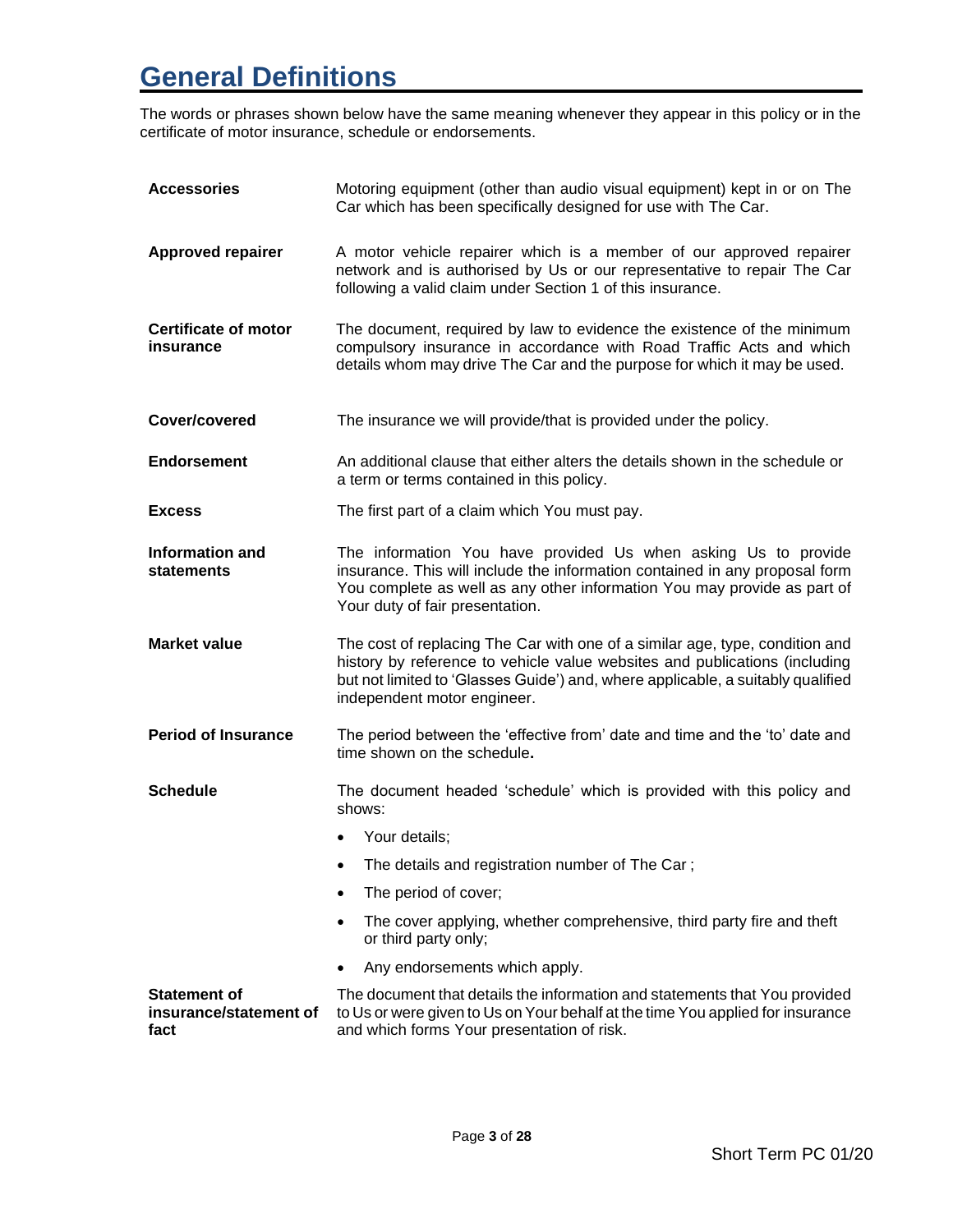| <b>Territorial Limits</b> | Great Britain, Northern Ireland, the Isle of Man or the Channel Islands.                                                                                                                                                                                                                            |
|---------------------------|-----------------------------------------------------------------------------------------------------------------------------------------------------------------------------------------------------------------------------------------------------------------------------------------------------|
| We, Our, Us               | Accredited Insurance (Europe) Ltd and, where the context requires, First<br><b>Underwriting Limited</b>                                                                                                                                                                                             |
| You, Your                 | The person named as the policyholder in the schedule.                                                                                                                                                                                                                                               |
| <b>The Car</b>            | The vehicle (including its accessories) described in the schedule and any<br>other vehicle for which details have been supplied to us and an effective<br>Certificate of motor insurance (and/or a windscreen disc if applicable)<br>specifying the registration mark has been issued to You by Us. |
| <b>The Owner</b>          | The registered keeper of The Car as described in the V5 document issued<br>by DVLA                                                                                                                                                                                                                  |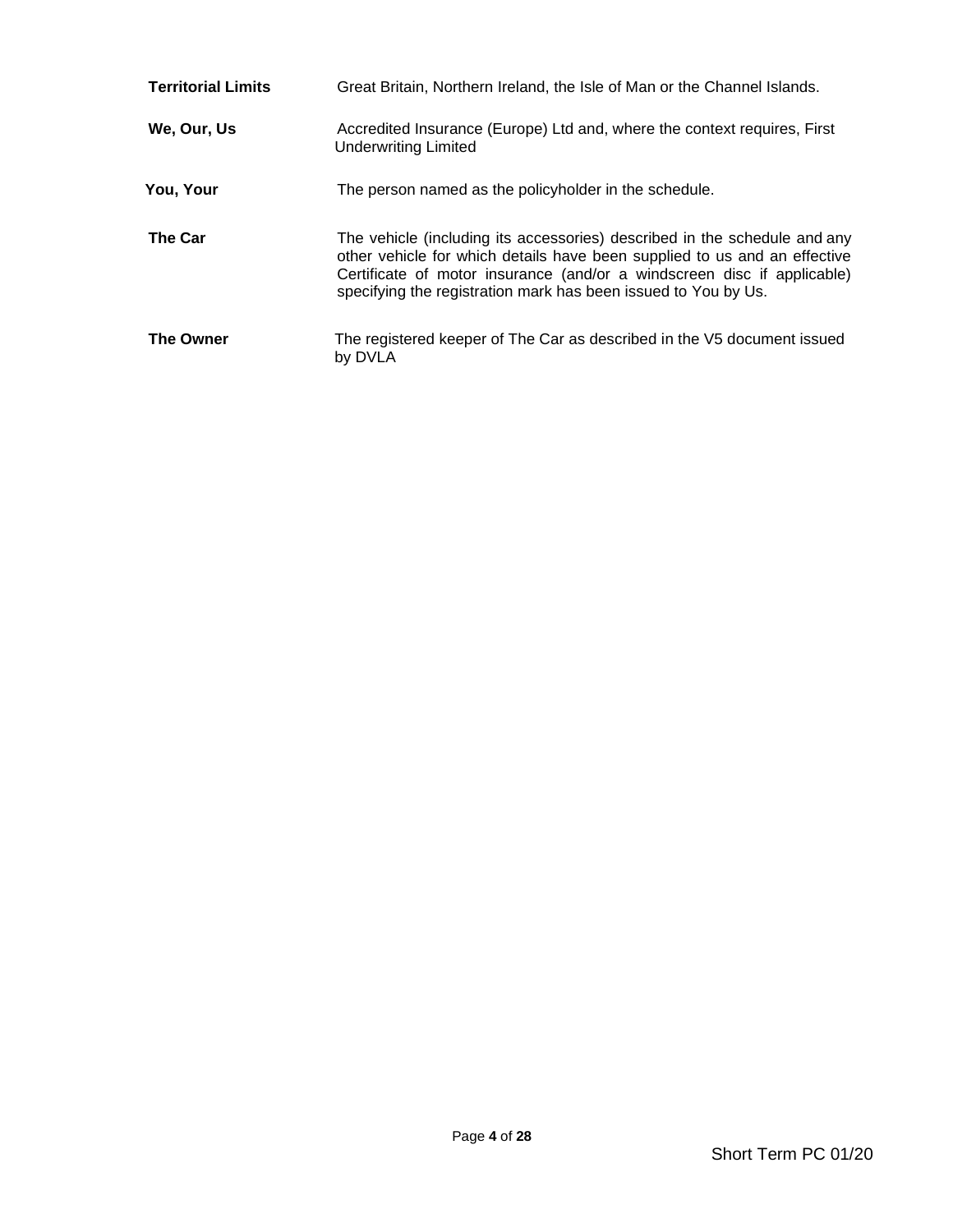# **Important Information**

### **Introduction to Your policy**

Welcome to this motor insurance policy which has been issued by First Underwriting Ltd on behalf of Accredited Insurance (Europe) Ltd.

### **Our contract with You**

This document is evidence of a legally binding contract of insurance between You and Us. If it does not meet with Your requirements please contact Your broker in the first instance.

You must read this policy wording, the schedule and the certificate of motor insurance together. The schedule tells You which sections of the policy apply.

### **Delegated authority**

First Underwriting Limited are an intermediary and not an insurer. First Underwriting Limited has not made any personal recommendation regarding the sale of this policy.

This policy is issued in accordance with the authorisation that Accredited Insurance (Europe) Ltd have granted to First Underwriting Limited, Old Park Farm Business Centre, Ford End, Chelmsford, Essex, CM3 1LN. This contract makes the First Underwriting Limited our agent and gives them the authority to perform certain acts on our behalf, but does not affect Your rights to claim or make a complaint.

### **Applicable law and language**

The law allows the parties to this contract of insurance to select the law and jurisdiction to be applied to this policy. Unless it is agreed otherwise, the law that applies to this contract is English and Welsh law.

It is agreed that any legal proceedings between You and Us in connection with this contract will only take place in the courts of England and Wales are subject to the exclusive jurisdiction of that court.

The terms and conditions of this policy and all other information concerning this insurance are communicated to You in the English language and we undertake to communicate in this language for the duration of the policy.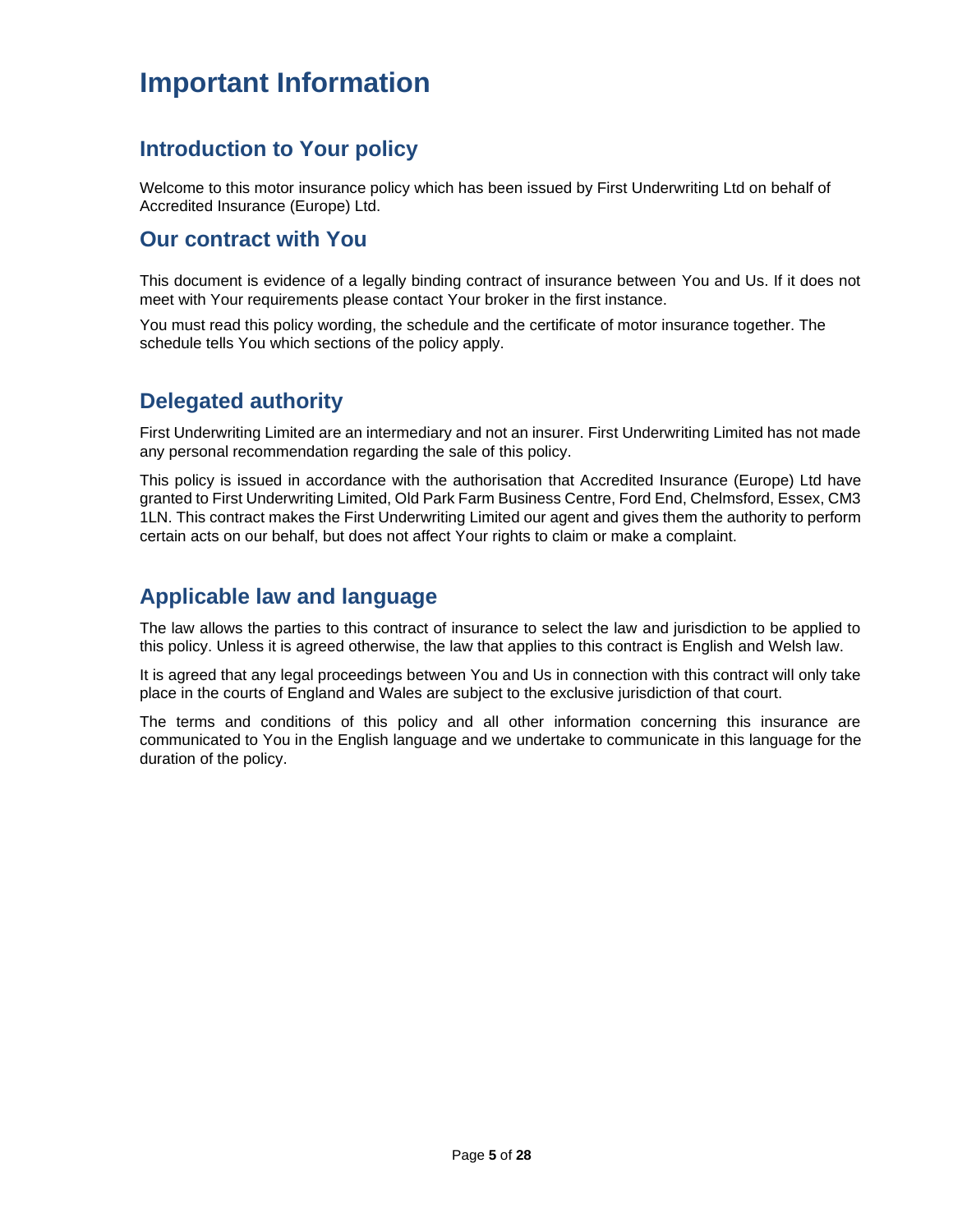### **Regulation and signature**

Accredited Insurance (Europe) Ltd is licenced in accordance with the Insurance Business Act, 1988 (Chapter 403, Laws of Malta) to carry out insurance and reinsurance business.

First Underwriting Ltd act as an administrator on behalf Accredited Insurance (Europe) Ltd.

Colin Johnson **Director** Accredited Insurance (Europe) Limited



Mark Bacon Managing Director First Underwriting Limited.

#### **Regulation:**

Malta Financial Services Authority Notabile Road BKR3000 Attard MALTA

Accredited Insurance (Europe) Limited is authorised and regulated by the Malta Financial Services Authorityand is subject to limited regulation by the UK's Financial Conduct Authority and the Prudential Regulation Authority under Firms Registration Number (FRN) 608422. R&Q Insurance (Malta) Limited is licensed in accordance with the Insurance Business Act, 1988 (Chapter 403, Laws of Malta) to carry out insurance and reinsurance business.

First Underwriting Ltd, registered in England & Wales, Company No 07857938. Authorised and Regulated by the Financial Conduct Authority under No 624585.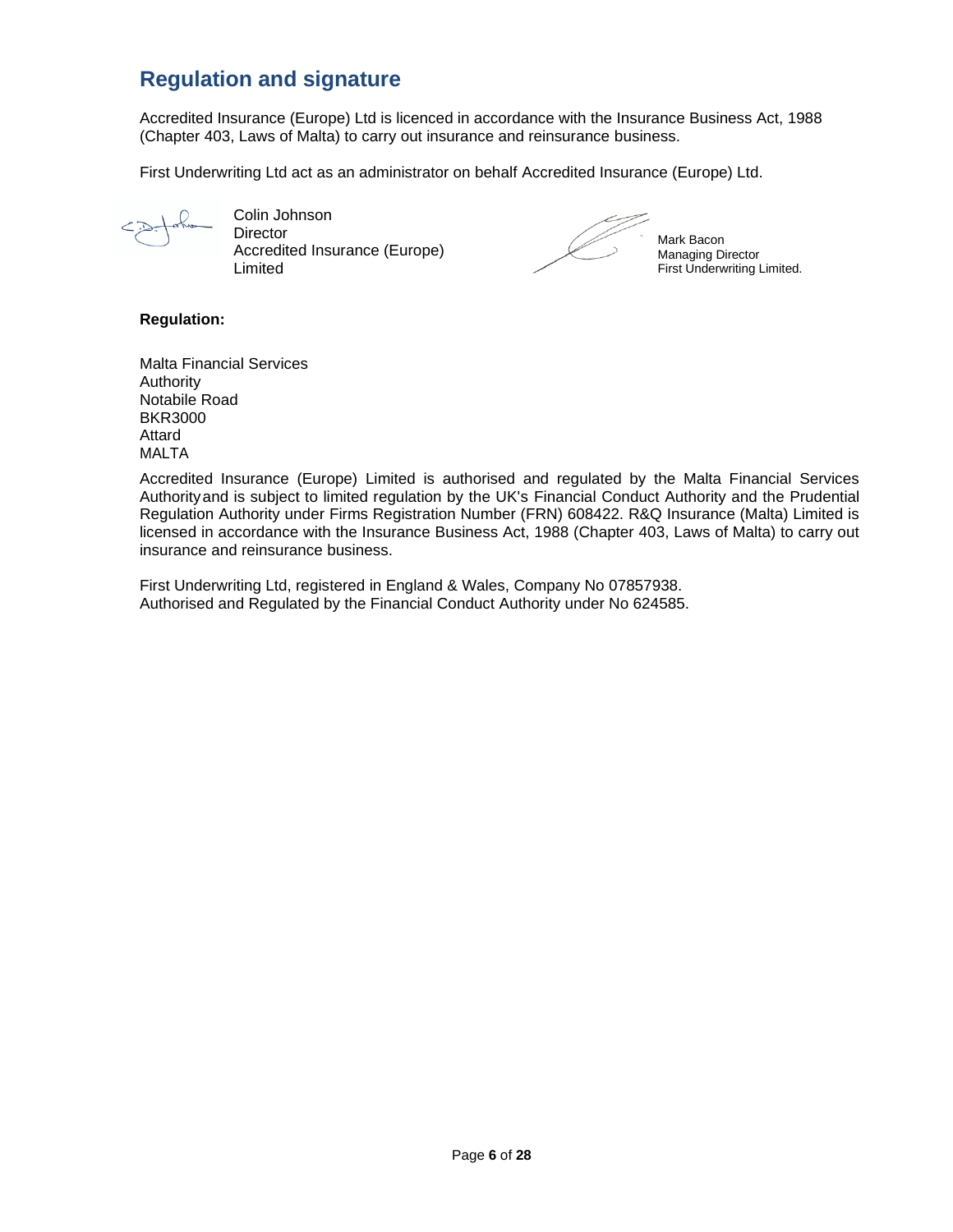### **Conditions that apply to all of this policy**

### **1. General**

We will only provide the cover set out in this policy if you keep to all the terms and conditions of the policy.

### **2. Your duty to not make a misrepresentation**

You must take reasonable care not to make a misrepresentation of the risk (as set out in the Consumer Insurance (Disclosure and Representations) Act 2012) to Us in proposing or proposing to vary the insurance provided by this policy. If You or anyone acting on Your behalf breaches Your duty to not make a misrepresentation of the risk at or prior to the commencement of the period of insurance, then our remedies shall be as follows:

- a) if such breach is deliberate or reckless, We may:
	- i) treat this policy as having been terminated from its inception; and
	- ii) retain the premium.
- b) if such breach is not deliberate or reckless and We would not have entered into this policy but for the breach, We may by notice to You treat this policy as having been terminated from its inception, so We may refuse all claims but We shall return the premium; and
	- i) in all other cases if, but for the said breach, We would have entered into this policy but:
		- I) on different terms (other than terms relating to the premium), We may require that this policy is treated as if it had been entered into on those different terms from the outset; or
		- II) would have charged a higher premium, We may reduce proportionately the amount to be paid on a claim (and, if applicable, the amount already paid on prior claims).

### **3. Claims history**

Under the conditions of Your policy You must tell us about any incidents (such as fire, theft or an accident) whether or not they give rise to a claim. When You tell Us or our agents about an incident information relating to it will be passed to a database.

We may search these databases when You apply for insurance, in the event of any incident or claim, or at time of renewal to validate Your claims history or that of any other person or property likely to be involved in the policy or claim.

### **4. Taking care of Your car**

You must make sure that:

- your car is in a roadworthy condition and is safe to drive; and
- you do all you can to keep your car and its contents safe; and
- your car must have a current and valid MOT certificate (if applicable).

If your car is damaged whilst covered under this policy, you must do whatever is necessary to protect your car and any accessories from further loss or damage.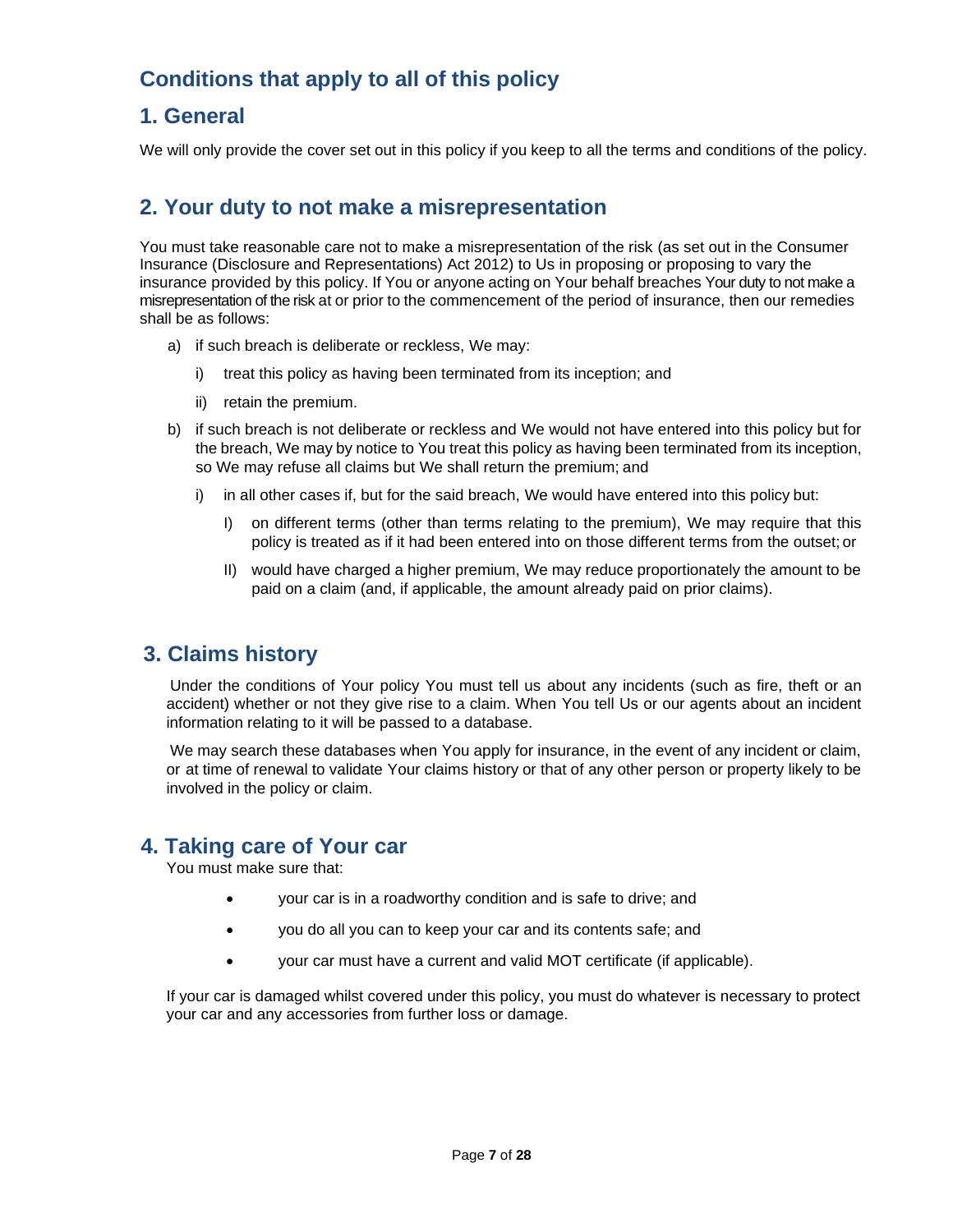### **5. Period of insurance and premium payment**

We have agreed to insure You against loss as described in this policy that may occur within the territorial limits of the policy during the period of insurance, provided that You have paid the premium shown in the schedule. The cover We provide is subject to the terms, conditions and exceptions contained in this policy booklet or in any endorsement applying to this policy.

### **6. Other insurance**

If You are covered by any other insurance policy for any claim, We will only pay Our share of the claim.

### **7. Rights of Third Parties**

A person or company who was not a party to this policy has no right under the Contracts (Rights of Third Parties) Act 1999 or any subsequent legislation to enforce any term of this policy but this does not affect any right or remedy of a third party which exists or is available apart from such Act.

This clause does not affect any rights enforceable under the Third Parties (Rights against Insurers) Act 2010 or those rights that they have under road traffic law in any country in which this insurance applies.

### **8. Cancelling Your policy**

You may cancel this policy at any time by notifying Your insurance broker. Due to the short-term nature of the policy, there will be no refund of premium.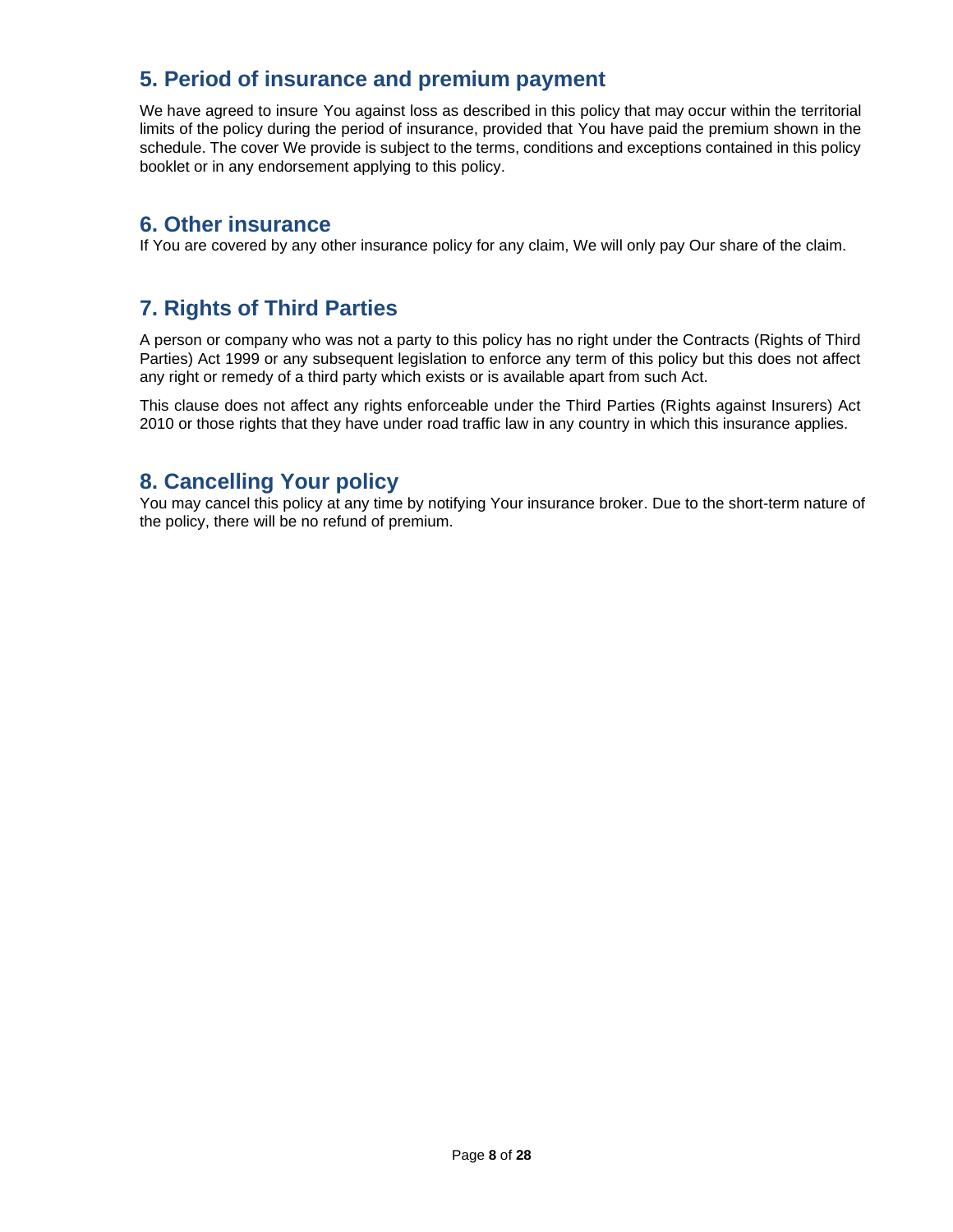# **Making a claim**

**What to do if You have an accident**

### **Contact us on: 0344 854 1157**

#### **To obtain immediate assistance at the roadside call our Roadside Priority Claims Helpline on 0344 854 1157**

Our UK based, experienced advisors will take initial claim details and discuss recovery of The Car. Please aim to call within 1 hour of the accident, but no longer than 24 hours. This is regardless of whether You wish to make a claim under the policy or not. Delay in notification of an incident may invalidate Your right to claim.

Please quote Your policy number and provide as much information as You can. If Your claim is due to theft, attempted theft, riot or vandalism You must also inform the Police and obtain a crime reference number.

#### **Benefits of an immediate call**

Calling Us straightaway provides You with benefits which may include the following (dependant on the level of policy cover You have):

- FREE collection and re-delivery
- **FREE vehicle wash and clean**
- All approved repairer work is guaranteed for three years
- Windscreen repair/replacement

It should be noted that due to the short-term nature of this policy greater, more rigorous validation is required in respect of newly submitted claims. Upon completion of such checks We will deal with Your claim and claims made against You, as quickly and fairly as possible.

Please read the Accident and claims procedure in the General Conditions of this policy.

For the protection of You and Us, telephone calls may be recorded and monitored.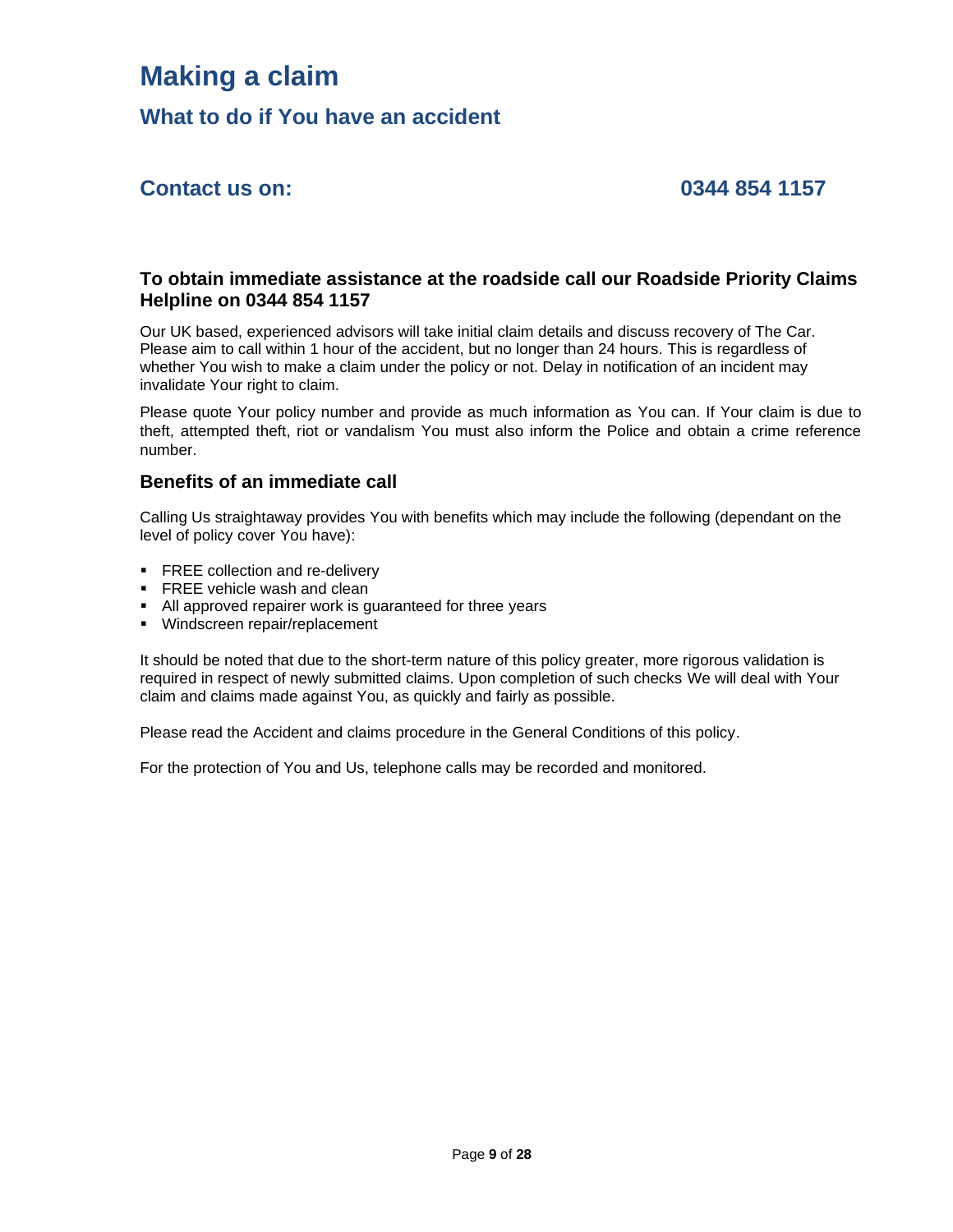### **Privacy Notice**

### **Data Protection and sharing information with other organisations**

We are governed by the Data Protection legislation applicable in the United Kingdom. Under this legislation We are required to provide You with the following information. The information explains how We may use Your details and tells You about the systems We have in place that allow Us to detect and prevent fraudulent applications and claims. The savings that We make help Us to keep premiums and products competitive.

For the purpose of the relevant legislation, the Data Controller in relation to any personal data You supply is First Underwriting Ltd. First Underwriting Limited may store Your information on a computer and in certain circumstances may have to transfer Your information to another country but First Underwriting Limited will not pass information to any country outside of the EEA (European Economic Area). By proceeding with Your insurance application, You agree to this.

### **Telephone Calls**

We may monitor and record telephone calls for the purpose of security and training.

#### **Insurance administration**

Information You supply may be used for the purposes of insurance administration by:

- 1) Us, other members of our group and our agents;
- 2) other insurance entities (such as our reinsurers) who have an interest in the risk accepted under this insurance;
- 3) our regulators;
- 4) potential purchasers of the whole or part of our business;

In assessing any claims made, We may undertake checks against publicly available information such as electoral roll, county court judgement, bankruptcy or repossessions. Information may also be shared with other insurers either directly or via those acting for Us such as loss adjusters or investigators.

#### **Exchanging information with other insurers**

We pass information to the Claims and Underwriting Exchange register, run by Insurance Database Services Ltd (IDS Ltd). The aim is to help Us to check information provided and also to prevent fraudulent claims. When We deal with Your request for insurance, they may search the register. When You tell Us about an incident (such as a fire, collision or theft) which may or may not give rise to a claim, We will pass information relating to it to the register.

You can ask Us for more information about this.

#### **Access to information**

You are entitled to receive a copy of the information held about You by us. If You have any questions, or You would like to find out more about this notice You can write to the Data Protection Officer at First Underwriting Ltd, Old Park Farm Business Centre, Ford End, Chelmsford, Essex, CM3 1LN.

#### **Motor insurance database**

Information relating to Your insurance policy will be added to the Motor Insurance Database ("MID") managed by the Motor Insurers' Bureau ("MIB"). The MID and the data stored on it may be used by certain statutory and/or authorised bodies including the police, the DVLA, the DVANI, the Insurance Fraud Bureau and other bodies permitted by law for purposes not limited to but including:

- 1) Electronic Licensing
- 2) Continuous Insurance Enforcement;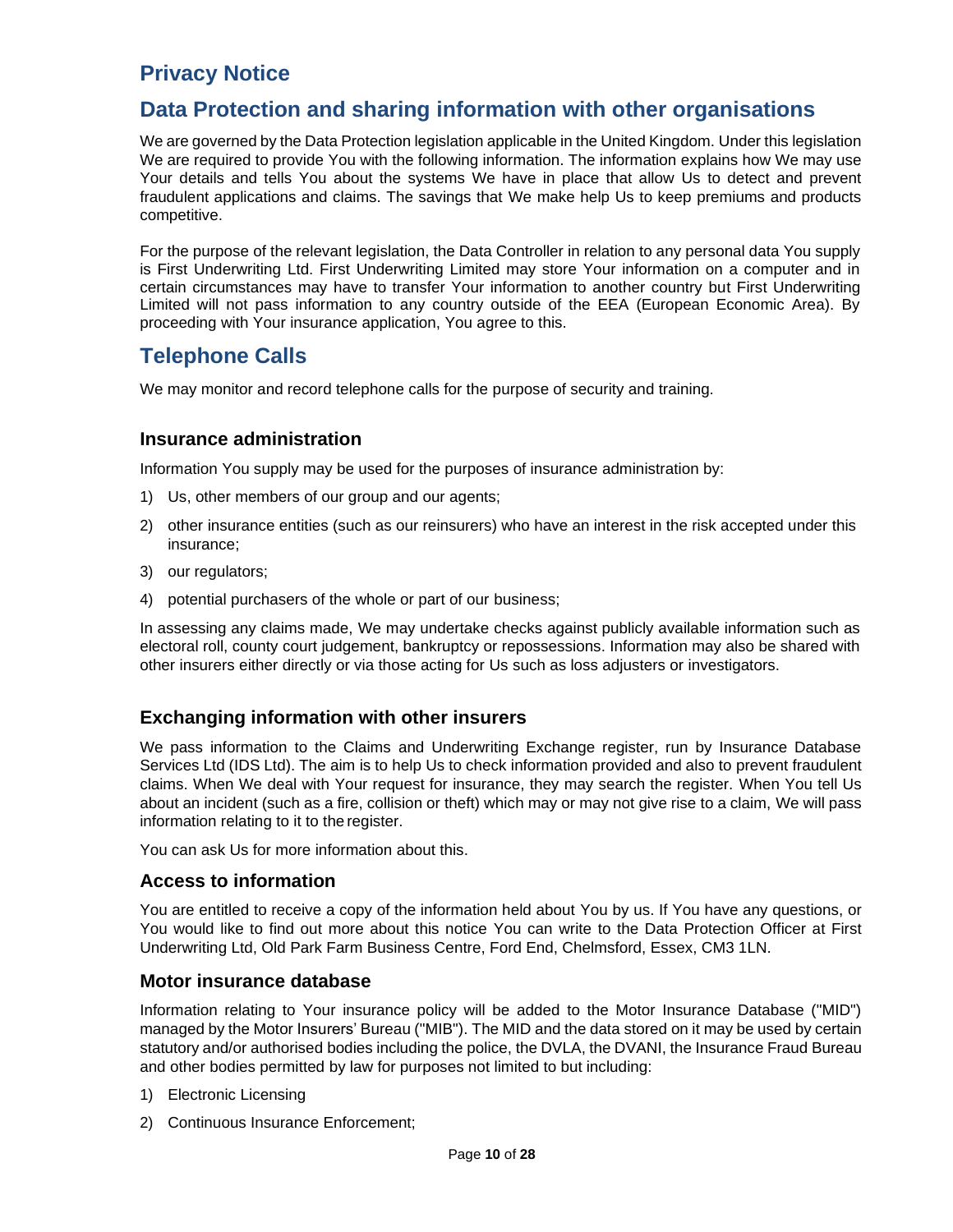- 3) Law enforcement (prevention, detection, apprehension and or prosecution of offenders)
- 4) The provision of government services and or other services aimed at reducing the level and incidence of uninsured driving.

If You are involved in a road traffic accident (either in the UK, the EEA or certain other territories), We and/or the MIB may search the MID to obtain relevant information.

Persons (including their appointed representatives) pursuing a claim in respect of a road traffic accident (including citizens of other countries) may also obtain relevant information which is held on the MID.

It is vital that the MID holds Your correct registration number. If it is incorrectly shown on the MID, You are at risk of having Your vehicle seized by the Police. You can check that Your correct registration number details are shown on the MID at [www.askmid.com](http://www.askmid.com/)

#### **Fraud prevention, detection & claims history**

In order to prevent and detect fraud We may at any time:

- 1) Share information about You with the police, fraud prevention agencies and databases, and if You give Us false or inaccurate information and We suspect fraud, We will record this. We and other organisations may also search these agencies and databases to:
	- a) help make decisions about the provision and administration of insurance, credit and related services for You and members of Your household;
	- b) Trace debtors or beneficiaries, recover debt, prevent fraud and to manage Your accounts or insurance policies;
	- c) Check Your identity to prevent money laundering, unless You furnish other satisfactory proof of identity;
- 2) Undertake credit searches and additional fraud searches (this may include requests for copy driving licences, utility bills and other documentation to establish the identity of any person applying for insurance).

We can supply on request further details of the databases they access or contribute to.

#### **Credit searches and accounting**

In assessing Your application/renewal, We may search files made available by credit reference agencies. They keep a record of that search. We may also pass to credit reference agencies information We hold about You and Your payment record with us. Credit reference agencies share information with other organisations, enabling applications for financial products to be assessed or to assist the tracing of debtors, or to prevent fraud.

We may ask credit reference agencies to provide a credit scoring computation. Credit scoring uses a number of factors to work out risks involved in any application. A score is given to each factor and a total score obtained. Where automatic credit scoring computations are used by us, acceptance or rejection of Your application will not depend only on the results of the credit scoring process.

#### **Sensitive data**

In order to access the terms of the insurance contract or administer claims which arise, We will need to collect data which the Data Protection Act (2018) defines as sensitive such as medical history or criminal convictions. By proceeding with this contract, You will signify Your consent to such information being processed by us or our agents.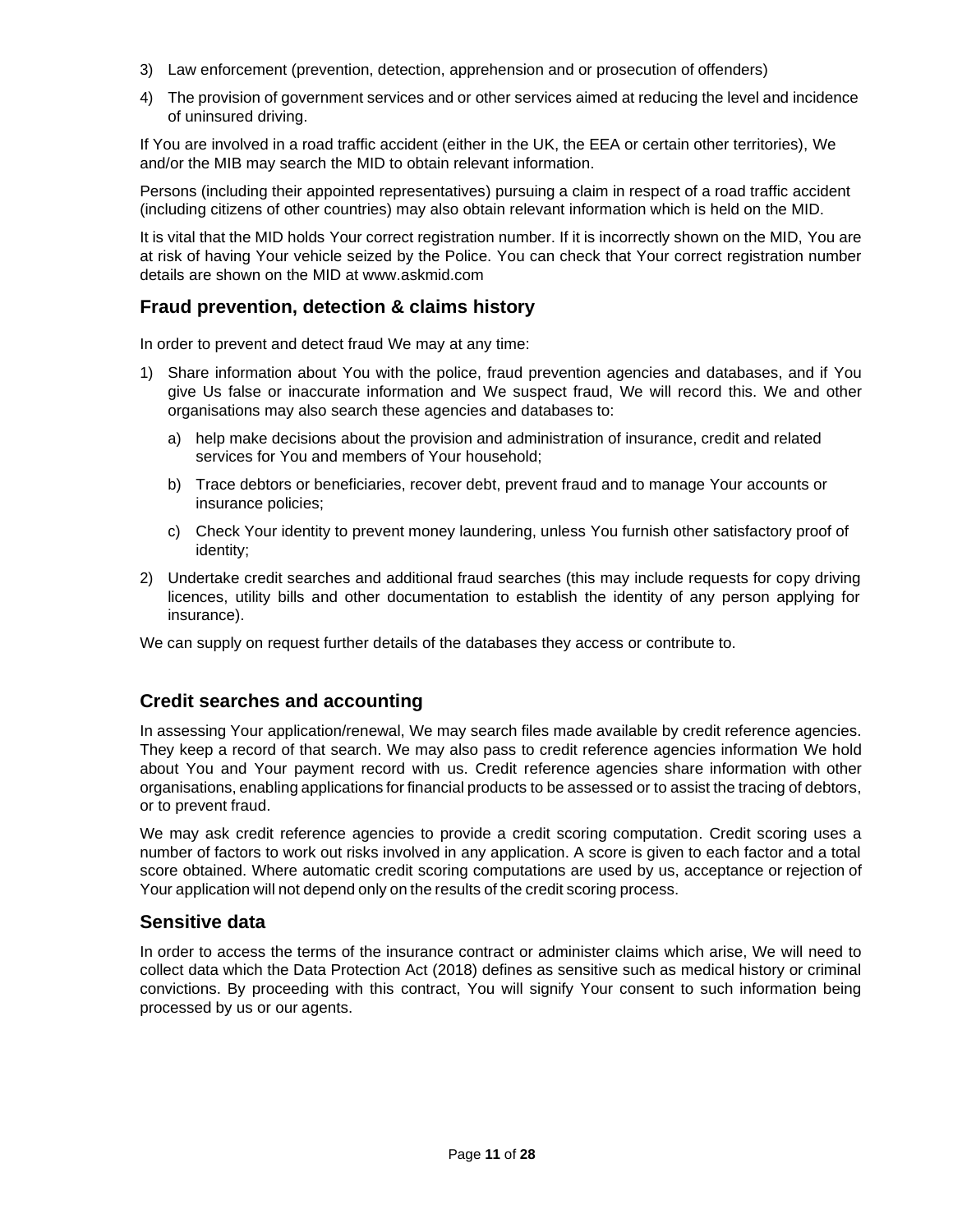### **Cancellation**

#### **Your cancellation rights:**

- 1) You have the right to immediately cancel the cover within fourteen (14) days of the commencement of the period of insurance or the receipt of this policy, whichever is the later (the 'cooling off period') provided that this policy has been taken out for a period of at least one calendar month as specified in the Schedule and Certificate of Insurance.
- 2) You should exercise this right by contacting the entity that effected this insurance on Your behalf or by writing to Us;
- 3) If You do exercise this right and if the policy has been taken out for a period of less than a calendar month then you will not receive any refund of premium. If the policy has been taken out for a period of at least one calendar month and provided no claim has been made or no circumstance has arisen which is likely to give rise to a claim during the period of insurance, we will return to You a proportion of the premium calculated on a pro-rata basis. The amount of premium to be refunded under this condition will be reduced by a £100 cancellation charge and all unpaid premiums or unpaid premium instalments outstanding at the date of cancellation;

#### **Our cancellation rights:**

- 1) In addition to Our rights set out in the following clauses:
	- a) Your duty to not misrepresent the risk
	- b) Period of insurance and premium payment;
	- c) Fraud;

We may, if We have a valid reason, cancel this insurance at any time by sending You notice in writing to Your last known address. The notice will include the reason for the cancellation, which may include but are not limited to Your:

- a) continued failure to comply with the terms and conditions of this policy;
- b) failure to co-operate with Us or provide Us with information or documentation We reasonably require where such the lack of cooperation affects:
	- i) Our ability to process a claim; or
	- ii) the defence of our interests; or
	- iii) the making of risk based underwriting decisions.

In this case, the notice of cancellation will be withdrawn if You provide the details required in the letter within the notice period;

c) use of threatening, abusive or intimidating behaviour or inappropriate language towards, or bullying of Our staff or anyone acting on Our behalf;

If We cancel this policy, provided no claim has been made or no circumstance has arisen which is likely to give rise to a claim during the period of insurance We will return to You to a proportionate return of the premium in respect of the unexpired period of insurance. The amount of premium refund payable will be reduced by all unpaid premiums or unpaid premium instalments due.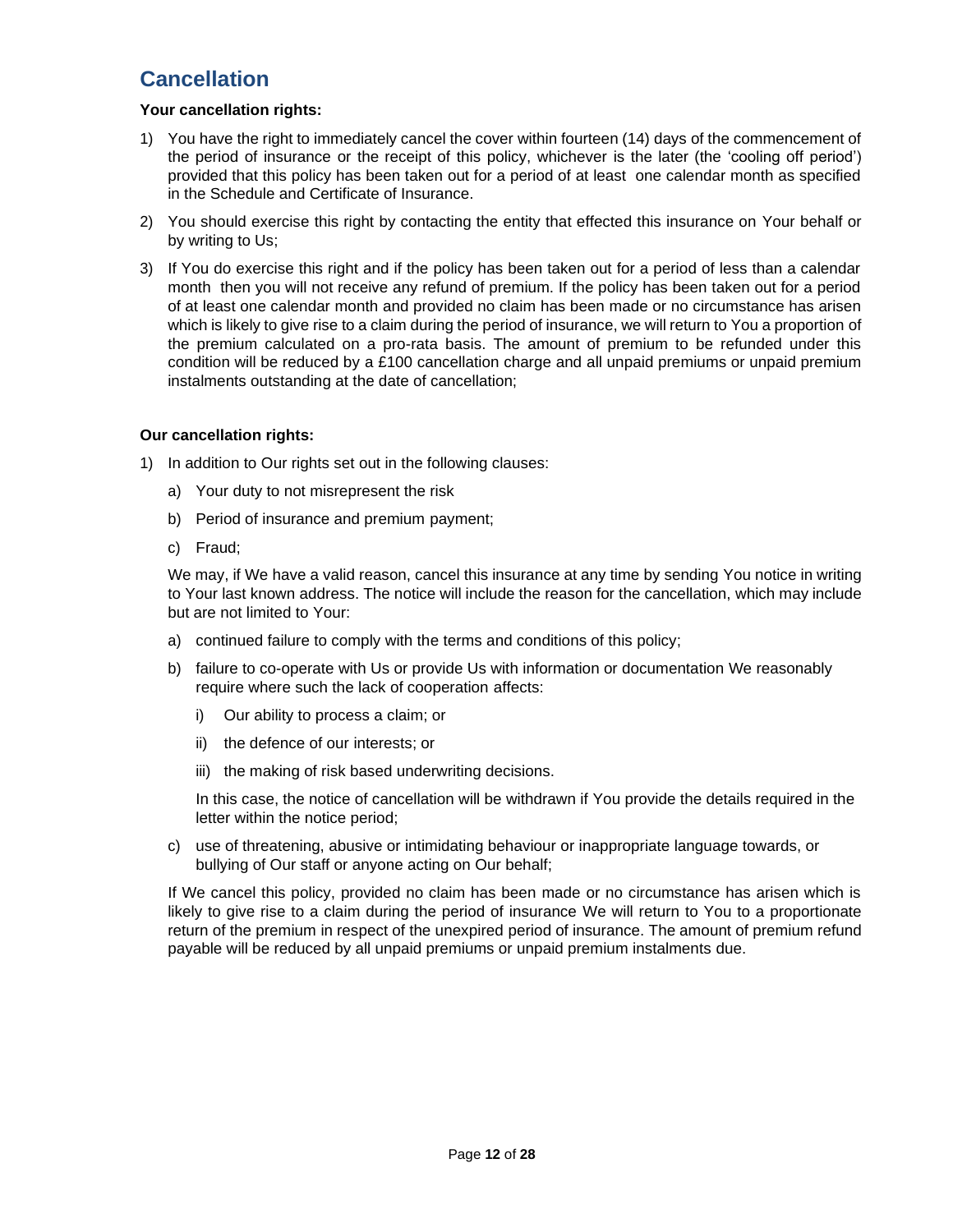# **What cover do You have?**

**Your schedule shows what cover You have paid for.**

| <b>Comprehensive</b>                        | All sections of this policy apply.                                                                                               |
|---------------------------------------------|----------------------------------------------------------------------------------------------------------------------------------|
| <b>Third Party Fire and</b><br><b>Theft</b> | If your cover is third party fire and theft, the sections of this policy booklet<br>which apply are:                             |
|                                             | Section 1, but only if the loss or damage is caused by fire, lightning,<br>$\bullet$<br>explosion, theft or attempted theft; and |
|                                             | Sections 2, 3, and 4.<br>$\bullet$                                                                                               |
| <b>Third Party only</b>                     | If your cover is third party only, the sections of this policy booklet which<br>apply are Sections 2, 3, and 4.                  |

The General Exceptions and General Conditions of this Motor Insurance Policy apply to all levels of cover.

Cover is subject to any endorsement shown as applying in the schedule.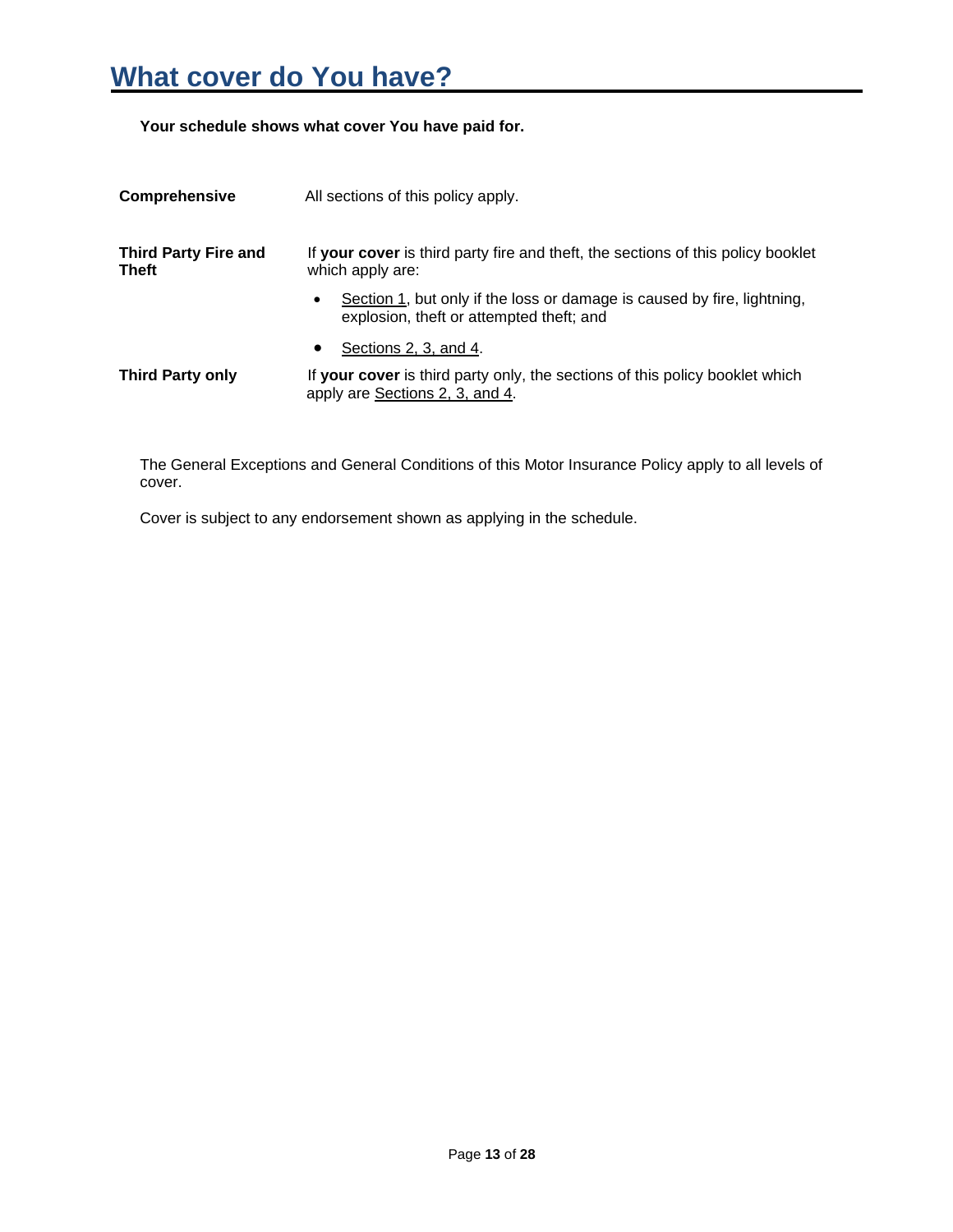### **What You are covered for**

| Loss or damage | We will indemnify You for loss of or damage to The Car when under your |
|----------------|------------------------------------------------------------------------|
|                | control and if the damage is caused by:                                |

- a) accident;
- b) malicious damage, other than such damage caused by Your employees;
- c) fire, lightning, explosion;
- d) theft or attempted theft;

up to the market value of The Car, up to a maximum of £65,000, at the time of loss or damage.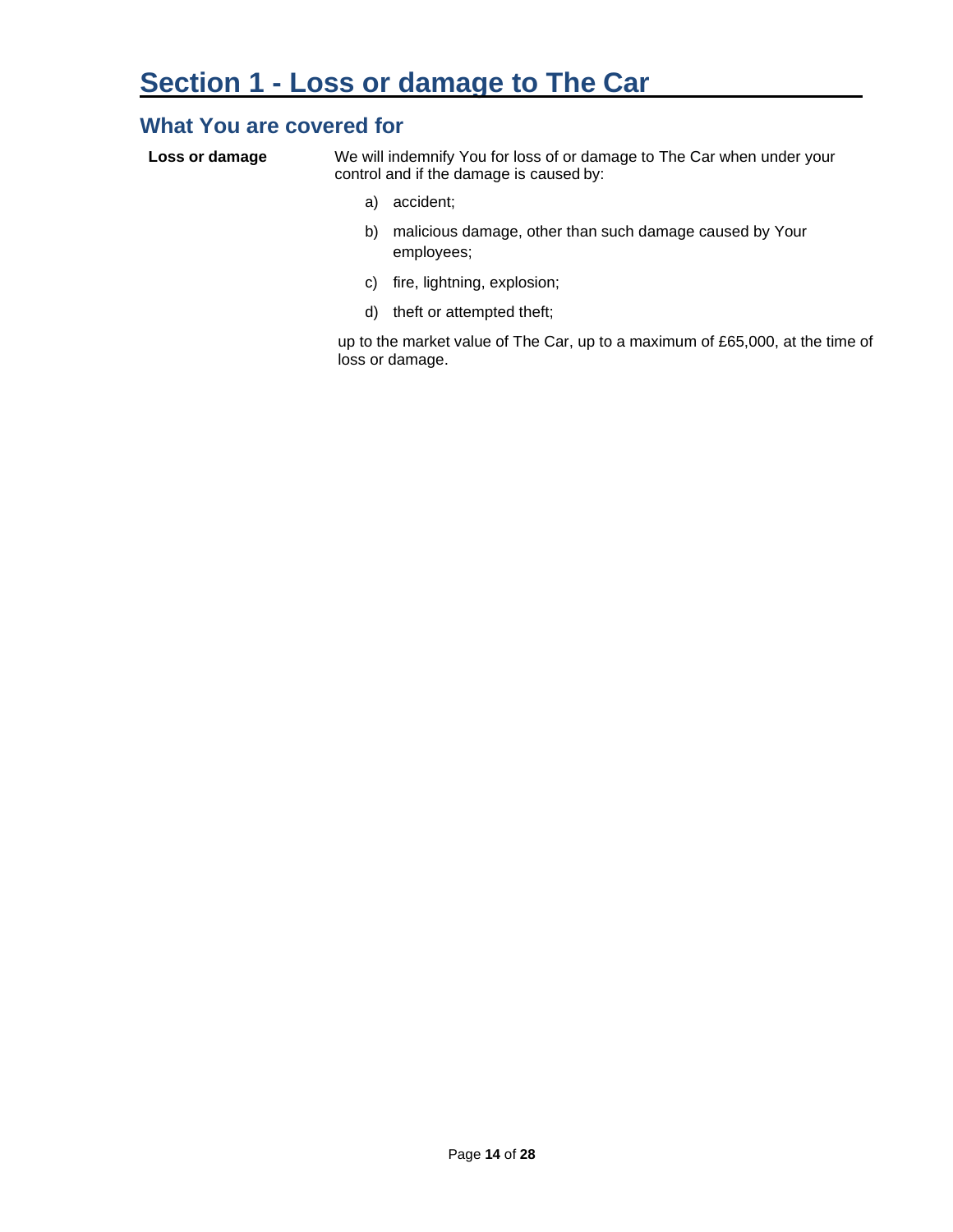## **What happens in the event of a claim**

### **See also page 10 – Making a claim**

| Amount payable                                         | We will decide whether to:                                                                                                                                                                                                                                                                                                                                                                                                          |
|--------------------------------------------------------|-------------------------------------------------------------------------------------------------------------------------------------------------------------------------------------------------------------------------------------------------------------------------------------------------------------------------------------------------------------------------------------------------------------------------------------|
|                                                        | a) pay You the pre-accident value of The Car;                                                                                                                                                                                                                                                                                                                                                                                       |
|                                                        | but We will not pay for more than the market value of The Car, limited to a<br>maximum payment of £65,000 less the applicable policy excess.                                                                                                                                                                                                                                                                                        |
|                                                        | If We cannot repair or replace a damaged part or accessory, We will pay<br>You the manufacturer's last listed price.                                                                                                                                                                                                                                                                                                                |
| <b>Total loss</b>                                      | If The Car is deemed uneconomical to repair and declared a total loss, We<br>reserve the right to move it to a place of free and safe storage pending<br>settlement of the claim. Upon settlement of the claim, what remains of The<br>Car will become our property and We will not return any premium for the<br>remaining period of insurance.                                                                                    |
| Non-manufacturer's<br>parts                            | We may at our option fit replacement parts which have not been made by<br>The Car's manufacturer but which are of a similar standard;                                                                                                                                                                                                                                                                                               |
| <b>Accident recovery and</b><br>protection             | If The Car sustains damage covered by this section and cannot be driven<br>after an accident, We will pay the reasonable cost of protecting it or taking it<br>to the nearest repairer or to a safe place. You must not drive The Car if this<br>will increase the damage. If necessary, We will also pay the reasonable costs<br>of delivering The Car to The Owner's address shown in the schedule after it<br>has been repaired. |
| <b>Hire Purchase and</b><br><b>Financial Agreement</b> | If We know that The Car is the subject of a hire purchase or other similar<br>agreement with a finance company and is declared to be a total loss, We will<br>make any payment to the legal owner described in that agreement. We will<br>notbe liable for any other costs after this.                                                                                                                                              |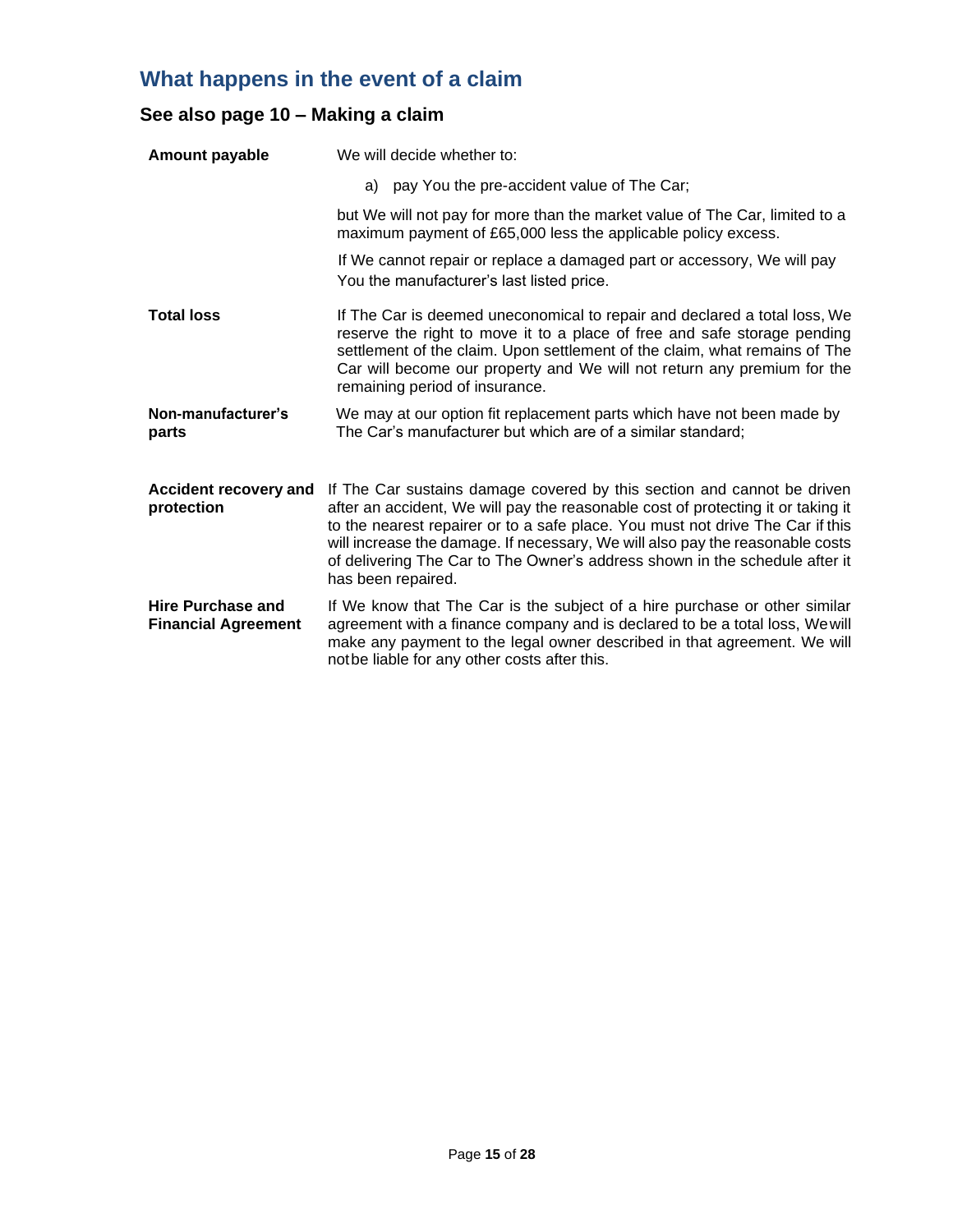### **What You are not covered for**

### **See also the General Exceptions**

This section excludes:

|                                      | breakdown, failure, fault or breakage.                                                                                                                                                                                                    |
|--------------------------------------|-------------------------------------------------------------------------------------------------------------------------------------------------------------------------------------------------------------------------------------------|
| <b>Caravans</b>                      | any loss or damage to caravans or any other form of trailer.                                                                                                                                                                              |
| <b>Confiscation</b>                  | the confiscation or requisition or destruction of The Car by or under the<br>order of any government or public or local authority.                                                                                                        |
| <b>Deception</b>                     | the loss or refund money as result of You parting from The Car by means<br>of any fraudulent scheme, trick, device or false pretence.                                                                                                     |
| <b>Deliberate acts</b>               | any loss or damage to The Car as a result of road rage damage or<br>deliberate act caused by You, The Owner or any person who is covered<br>to drive The Car.                                                                             |
| <b>Depreciation</b>                  | any loss in value of The Car, including any reduction in the market value<br>of The Car following repairs.                                                                                                                                |
| <b>Excess</b>                        | the first amount, or amounts, shown in the schedule and any endorsement<br>as the excess. This will apply to each claim for loss or damage to The Car<br>including damage caused by fire, lightning, explosion, theft or attempted theft. |
|                                      | These excesses will not apply when The Car is in the hands of the motor<br>trade for servicing or repair.                                                                                                                                 |
| Fuel                                 | a) Loss of fuel;                                                                                                                                                                                                                          |
|                                      | b) Loss or damage caused by the use of the wrong type or grade of<br>fuel.                                                                                                                                                                |
| <b>Glass</b>                         | Any damage or loss which solely involves breakage of glass in the windows<br>or windscreen of The Car                                                                                                                                     |
| <b>Goods and personal</b><br>effects | loss or damage to:                                                                                                                                                                                                                        |
|                                      | money, credit or debit cards, tickets, jewellery, audio and video<br>a)<br>equipment and media, documents and securities, mobile phones,<br>satellite navigation equipment, computers and tablets;                                        |
|                                      | tools, trade goods or samples.<br>b)                                                                                                                                                                                                      |
| <b>Improvements</b>                  | repairs or replacements which improve The Car beyond its condition before<br>the loss or damage happened.                                                                                                                                 |
| <b>Indirect losses</b>               | indirect losses which result from the incident that caused You to claim<br>including by not limited to the financial consequence of You not being able<br>to use The Car.                                                                 |
| <b>Modifications</b>                 | loss or damage to any modifications to The Car unless they form part of the<br>manufacturer's standard specification or are optional extras that You have<br>disclosed to Us and We have agreed to cover.                                 |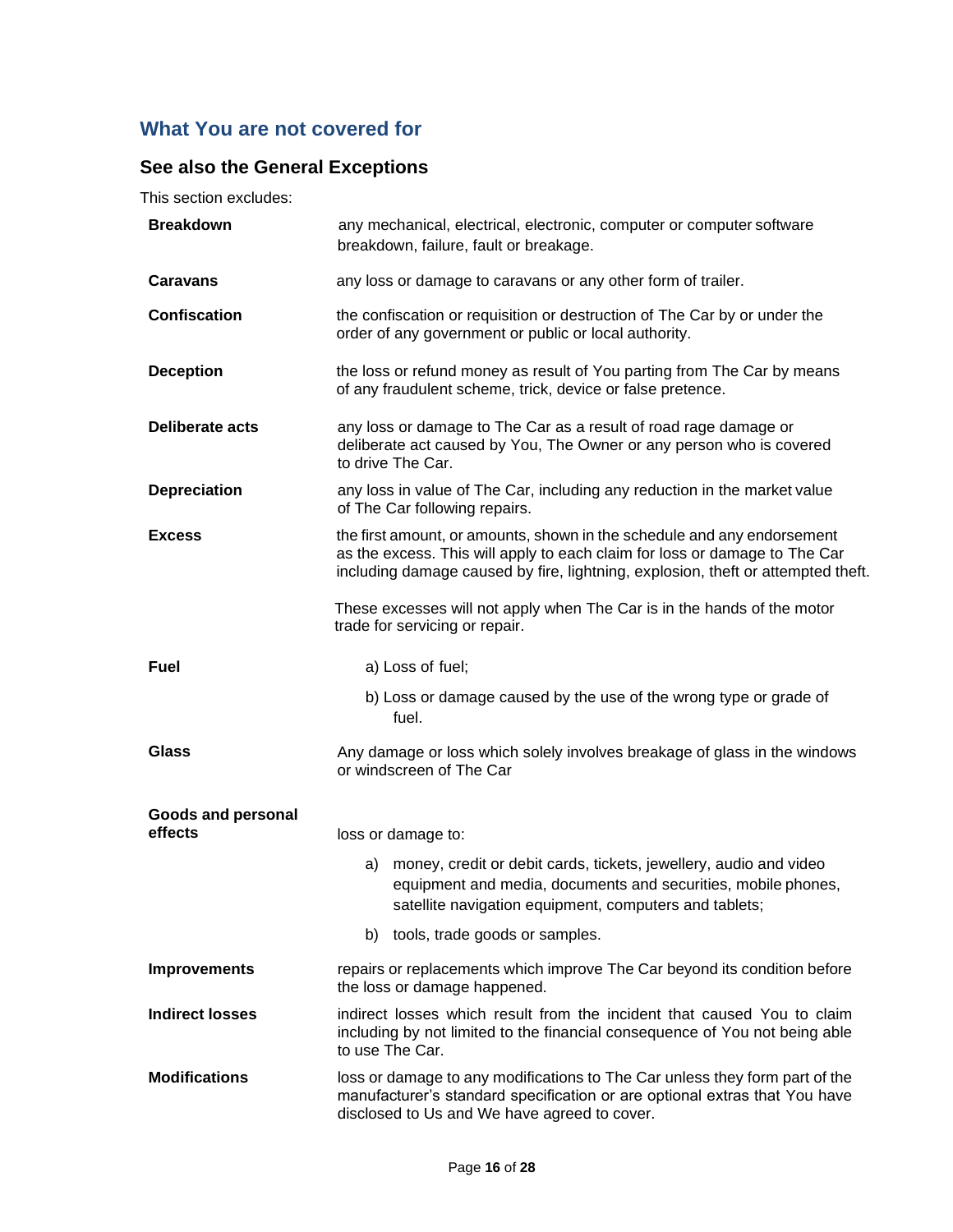| Repossession           | loss resulting from The Car being repossessed by its legal owner.                                                                                                                                                                                                                                                                                             |
|------------------------|---------------------------------------------------------------------------------------------------------------------------------------------------------------------------------------------------------------------------------------------------------------------------------------------------------------------------------------------------------------|
| <b>Security device</b> | loss or damage to The Car if a security system and/or tracking device which<br>We have required You to use or You have told Us about in the information<br>and statements has not been set, is not in full working order or any network<br>subscription for the maintenance contract of the system and/or air time is<br>not current at the time of any loss. |
| Sonic bang             | loss or damage to The Car caused directly by pressure waves from aircraft<br>or other aerial devices travelling at sonic or supersonic speeds.                                                                                                                                                                                                                |
| Tyres                  | damage to tyres due to application of brakes, side slips, cuts, bursts or<br>punctures or otherwise resulting from any cause other than an accident<br>involving The Car.                                                                                                                                                                                     |
| Unsecured car          | loss or damage from theft or attempted theft where:                                                                                                                                                                                                                                                                                                           |
|                        | a) all locks have not been engaged; or                                                                                                                                                                                                                                                                                                                        |
|                        | any windows have been left open; or<br>b)                                                                                                                                                                                                                                                                                                                     |
|                        | the immobiliser is either not working or not been activated; or<br>C)                                                                                                                                                                                                                                                                                         |
|                        | the keys have been left in or on The Car.<br>d)                                                                                                                                                                                                                                                                                                               |
| Wear and tear          | Any loss attributable to wear and tear, gradual deterioration, rust,<br>oxidisation, fading or tarnishing.                                                                                                                                                                                                                                                    |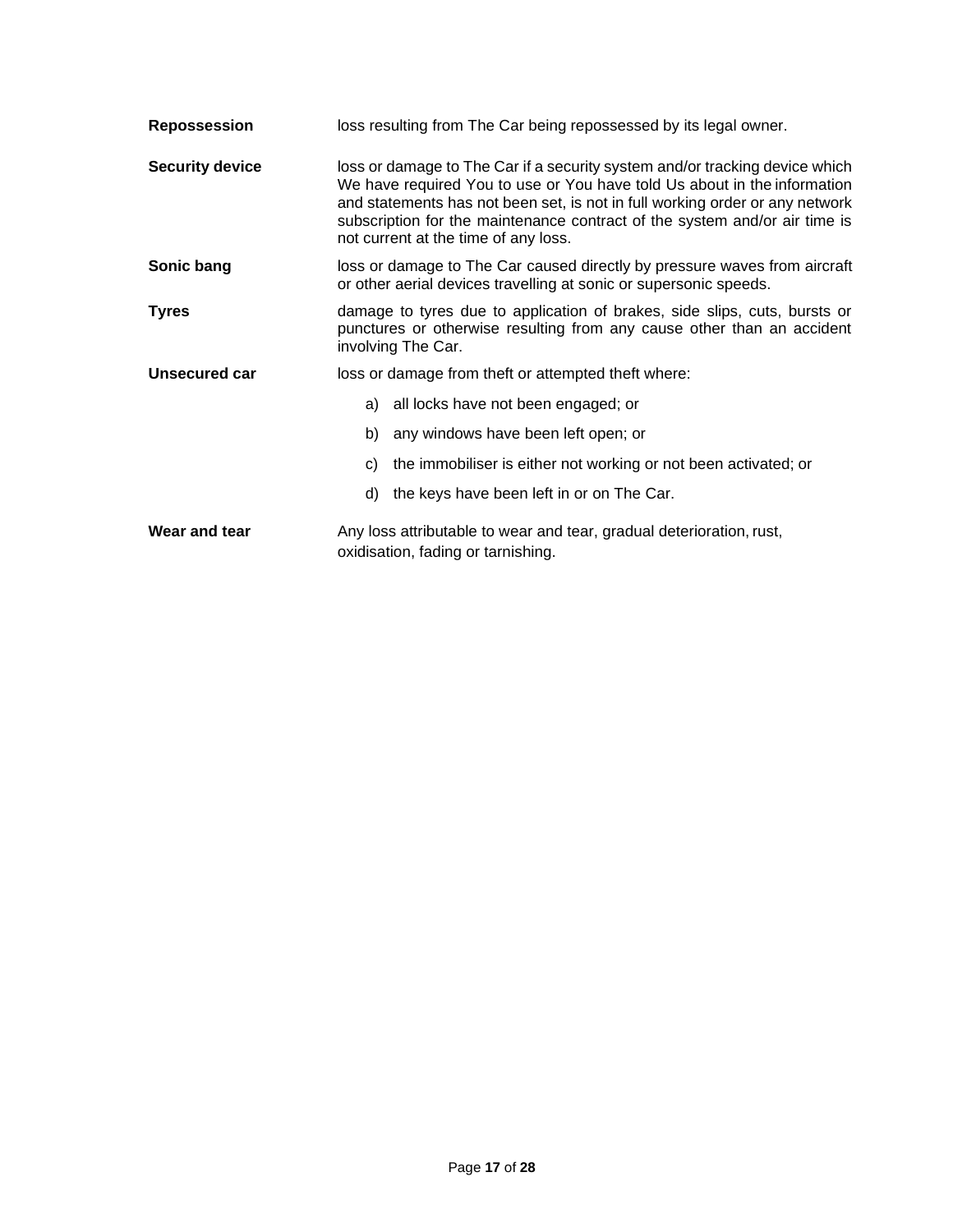### **What You are covered for**

| Your legal liability | We will indemnify You for Your legal liability for the death of or injury to any |
|----------------------|----------------------------------------------------------------------------------|
|                      | person or damage to property of others as a result of You driving The Car        |
|                      | Your certificate of motor insurance shows You are covered to drive. This         |
|                      | includes towing any trailer or broken down vehicle, but the towing must be:      |

- a) allowed by law;
- b) made without reward;
- c) configured so that vehicle or trailer being towed is properly attached to The Car.

### **What is not covered**

#### **See also the General Exceptions**

This section excludes:

| <b>Business use</b>                                | the use by any person for their business or employment unless agreed by<br>Us and shown in Your certificate of insurance;                                                              |
|----------------------------------------------------|----------------------------------------------------------------------------------------------------------------------------------------------------------------------------------------|
| The driver                                         | liability for the death or injury to any person driving The Car or in charge of<br>it for the purpose of driving it;                                                                   |
| <b>Employment</b>                                  | liability for the death or injury to any person arising out of and in the course<br>of that person's employment by any person entitled to indemnity under this<br>section;             |
| <b>Fines</b>                                       | fines, penalties, punitive or exemplary damages awarded intended to<br>punish the driver's or Your wrongdoing;                                                                         |
| Goods                                              | damage to anything which either is being carried in or on The Car, or is<br>being carried in or on any trailer or other vehicle which is being towed by or<br>attached to The Car;     |
| <b>Limits of indemnity for</b><br>property damage  | any amount beyond twenty million pounds (£20,000,000) in respect of any<br>one claim or series of claims arising from one accident in respect of damage<br>to property of others.      |
| <b>Limits of indemnity for</b><br>claimants' costs | any amount beyond for claimants' costs for any amount greater five million<br>pounds (£5,000,000) in respect of any one claim or series of claims arising<br>from one accident.        |
| Loading and unloading                              | liability for death, injury or damage to property caused or arising beyond the<br>limits of any carriageway or thoroughfare in connection with the loading or<br>unloading of The Car. |
| <b>Other insurance</b>                             | any cover for anyone who is covered by any other insurance.                                                                                                                            |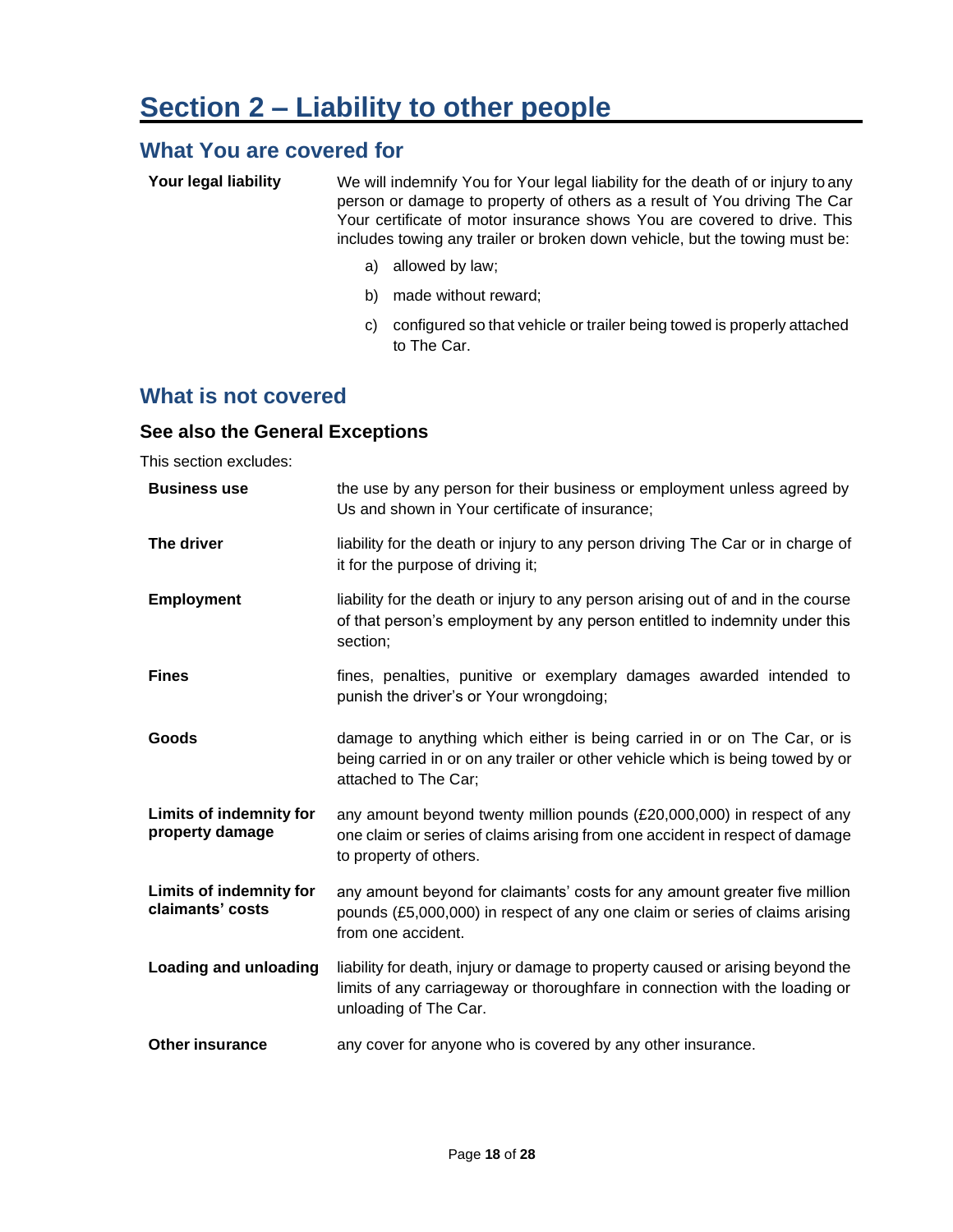| Own property              | any loss or damage to:                                                                                                                                                                                                                                                                                                                                                                                                              |
|---------------------------|-------------------------------------------------------------------------------------------------------------------------------------------------------------------------------------------------------------------------------------------------------------------------------------------------------------------------------------------------------------------------------------------------------------------------------------|
|                           | a) The Car;                                                                                                                                                                                                                                                                                                                                                                                                                         |
|                           | b)<br>any property owned by, in the possession of, or in The Car or any<br>person who claims indemnity under this section.                                                                                                                                                                                                                                                                                                          |
| <b>Pollution</b>          | any loss, damage or liability for death of or bodily injury to any person or<br>damage to property directly or indirectly caused by pollution or<br>contamination unless the pollution or contamination is directly caused by a<br>sudden identifiable unintended and unexpected incident which:                                                                                                                                    |
|                           | a) occurs in its entirety at a specific time and place during the period<br>of insurance; and                                                                                                                                                                                                                                                                                                                                       |
|                           | b) is caused by The Car or the driving of The Car.                                                                                                                                                                                                                                                                                                                                                                                  |
|                           | All pollution or contamination which arises out of one incident shall be<br>deemed to have occurred at the time such incident takes place.                                                                                                                                                                                                                                                                                          |
|                           | The limit of indemnity for pollution from such sudden identifiable unintended<br>and unexpected cause shall not exceed one million pounds (£1,000,000)<br>for any one claim or series of claims arising from one incident.                                                                                                                                                                                                          |
| <b>Territorial limits</b> | any cover for liability from any proceedings brought against You or<br>judgement passed in any court outside of the territorial limits, unless the<br>proceedings or judgement arise out of The Car being used in a foreign<br>country which we have agreed to extend cover under the terms of Section<br>9 - Territorial Limits and Using The Car Abroad and the proceedings are<br>brought and judgement is made in such country. |
| <b>Tool of trade</b>      | liability for the death, injury or damage to property, arising directly or<br>indirectly out of the operation of The Car or any trailer attached to it as a<br>tool of trade.                                                                                                                                                                                                                                                       |
| <b>Trailer or caravan</b> | a) death or injury to any person being carried in or on any trailer or<br>caravan;                                                                                                                                                                                                                                                                                                                                                  |
|                           | b) damage to any trailer or other vehicle which is being towed by, or<br>attached to, The Car.                                                                                                                                                                                                                                                                                                                                      |
| <b>Unauthorised use</b>   | liability for death, bodily injury or damage to property caused by any person<br>taking or using The Car without The Owner's permission.                                                                                                                                                                                                                                                                                            |

#### **Application of Limits of cover**

In the event of any accident involving cover for more than one person insured under this section, any limitation by the terms of this policy or any endorsements relating to the maximum amount payable shall apply to the aggregate amount of payments on behalf of all such persons covered and Your liabilityshall be settled in priority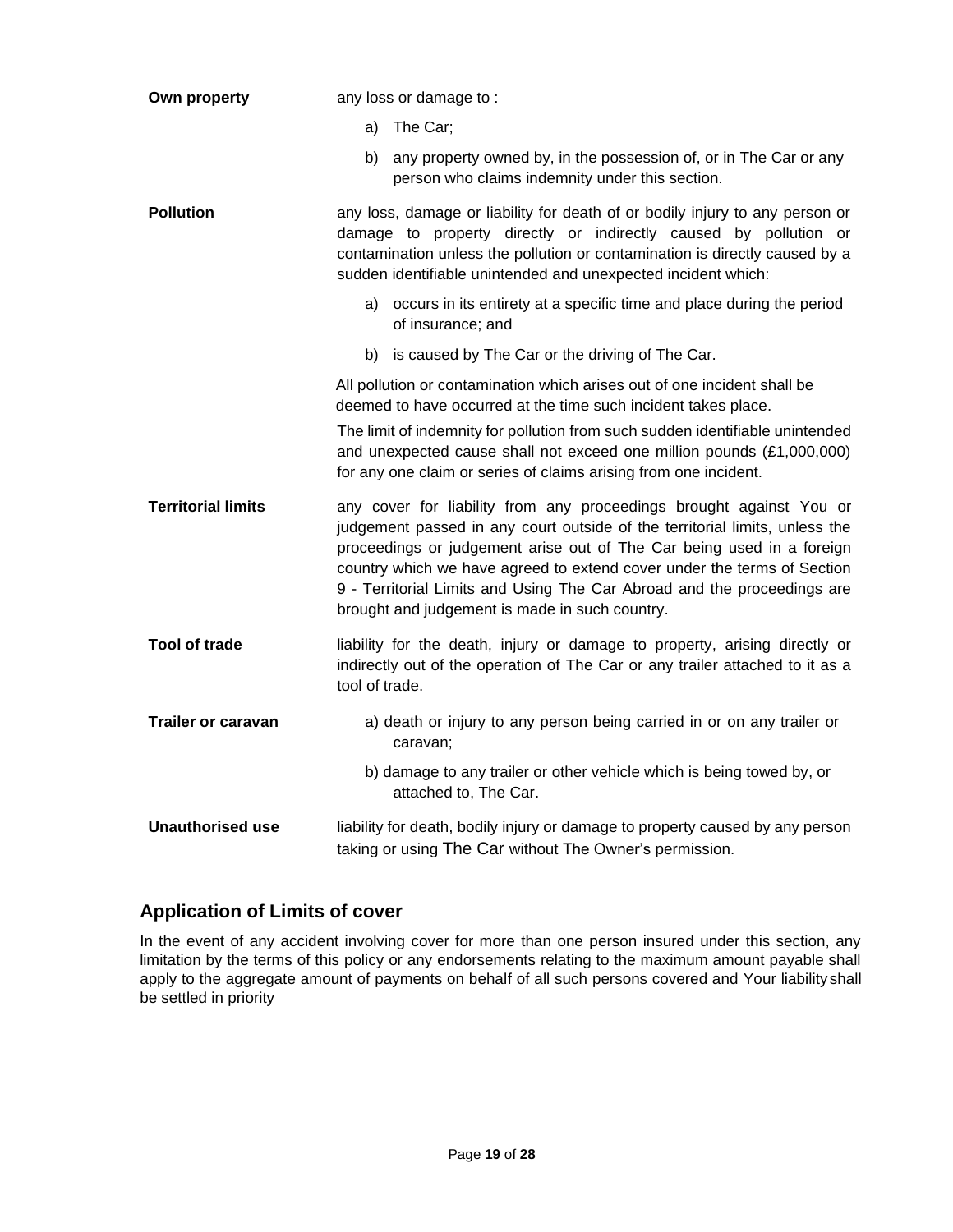# **Section 3 - Defence costs**

### **What You are covered for**

In the event of an accident that may give rise to a claim under section 3 of this policy, we will at our option indemnify You for reasonable:

| <b>Coroner's inquest</b><br>costs    | solicitors' fees for representation at any Coroner's inquest or fatal inquiry in<br>respect of such accident or for defending in any criminal proceedings<br>relating to such accident;                                                                                                        |
|--------------------------------------|------------------------------------------------------------------------------------------------------------------------------------------------------------------------------------------------------------------------------------------------------------------------------------------------|
| Legal costs                          | legal fees and costs incurred in dealing with or defending any action at law<br>by which damages in respect of death, bodily injury or damage are claimed<br>against any person covered under section 3 of this policy;                                                                        |
| <b>Manslaughter defence</b><br>costs | legal expenses in respect of proceedings taken against a person insured<br>under section 3 of this policy for manslaughter, or reckless or dangerous<br>driving causing death, or careless or inconsiderate driving causing death, in<br>respect of their driving at the time of the accident; |
| <b>Miscellaneous</b>                 | other legal costs and expenses provided We agree them beforehand.                                                                                                                                                                                                                              |

If We agree to pay these costs under this policy, the choice and appointment of legal representation and the extent of any assistance that We provide will be entirely at our discretion. There will be no agreement to pay these costs unless We have confirmed this to You in writing.

### **What You are not covered for**

Any costs incurred for:

| <b>Appeal costs</b>           | Any appeal court costs unless We agree otherwise and the solicitor or<br>barrister that We have appointed considers that there is a more than sixty<br>percent chance of success;                                                                                                                                                                                                                      |
|-------------------------------|--------------------------------------------------------------------------------------------------------------------------------------------------------------------------------------------------------------------------------------------------------------------------------------------------------------------------------------------------------------------------------------------------------|
| <b>Guilty plea</b>            | Any legal representation if You are pleading guilty;                                                                                                                                                                                                                                                                                                                                                   |
| Plea against advice           | Proceeding to defend a charge against the advice of any solicitor or barrister<br>that We have appointed;                                                                                                                                                                                                                                                                                              |
| Representation<br>You arrange | Any legal representation which You arrange without obtaining our consent<br>first:                                                                                                                                                                                                                                                                                                                     |
| <b>Territorial limits</b>     | Any proceedings brought against You or judgement passed in any court<br>outside of the territorial limits, unless the proceedings or judgement arise<br>out of The Car being used in a foreign country which We have agreed to<br>extend cover under the terms of Section 9 - Territorial Limits And Using The<br>Car Abroad and the proceedings are brought and judgement is made in<br>such country. |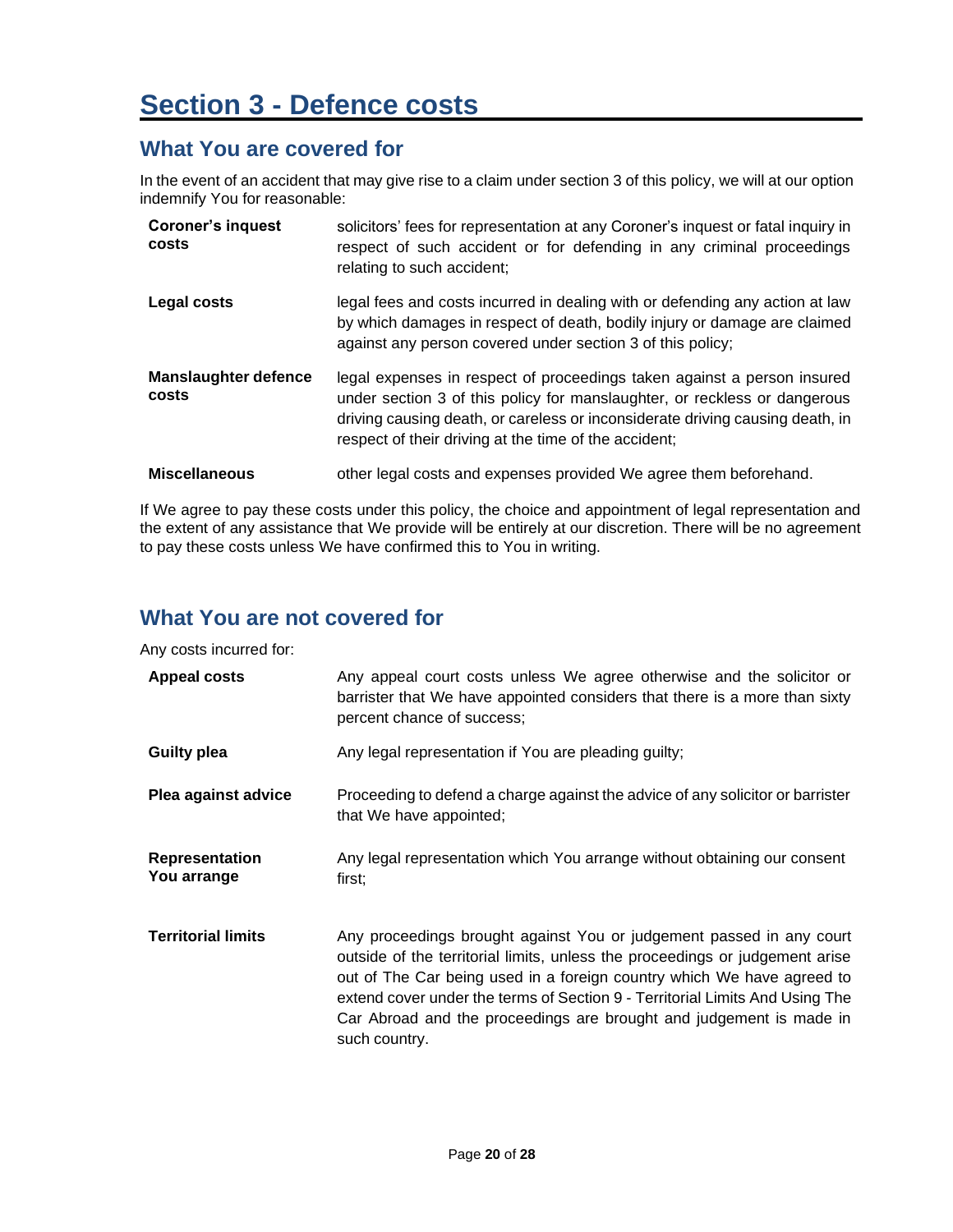# **Section 4 - Territorial limits and using The Car abroad**

| <b>Territorial limits</b>   | The cover provided by this policy applies in full while The Car is within the<br>territorial limits including the transportation therein by a normal river sea or<br>rail route.                                                                                                                                                                                                                                                                                                                                        |  |  |  |  |
|-----------------------------|-------------------------------------------------------------------------------------------------------------------------------------------------------------------------------------------------------------------------------------------------------------------------------------------------------------------------------------------------------------------------------------------------------------------------------------------------------------------------------------------------------------------------|--|--|--|--|
|                             | The vehicle must be in the UK at the start and end of the policy.                                                                                                                                                                                                                                                                                                                                                                                                                                                       |  |  |  |  |
| <b>European Union Cover</b> | The insurance We provide in this policy also gives You the minimum cover<br>required by the laws of compulsory insurance for You to use The Car on a<br>road in:                                                                                                                                                                                                                                                                                                                                                        |  |  |  |  |
|                             | a) Any country which is a member of the European Union;                                                                                                                                                                                                                                                                                                                                                                                                                                                                 |  |  |  |  |
|                             | Any other country which has agreed to follow European Union<br>b)<br>Directives relating to compulsory motor insurance and is approved<br>by the Commission of the European Union;                                                                                                                                                                                                                                                                                                                                      |  |  |  |  |
|                             | This minimum cover will be extended to that shown in the schedule for a<br>period of up to twenty-eight (28) consecutive days in any one period of<br>insurance. The same cover will extend to include the processes of loading,<br>unloading and transporting The Car to and from the countries in which We<br>have agreed to insure The Car must be transported by a recognised sea or<br>motor rail route which takes sixty-five (65) hours or less under normal<br>conditions, or by the Channel Tunnel fixed link. |  |  |  |  |
| <b>Customs duty</b>         | We will pay any customs duty You are charged if You have to leave The<br>Car in one of the countries covered as a result of loss or damage which is<br>covered by this policy.                                                                                                                                                                                                                                                                                                                                          |  |  |  |  |
| Other charges               | We will insure You against General Average Contributions, Salvage<br>Charges, and Sue and Labour charges You have to pay while The Car is<br>being transported by sea, as long as The Car is insured for loss or damage<br>and the contribution relates to the value of The Car.                                                                                                                                                                                                                                        |  |  |  |  |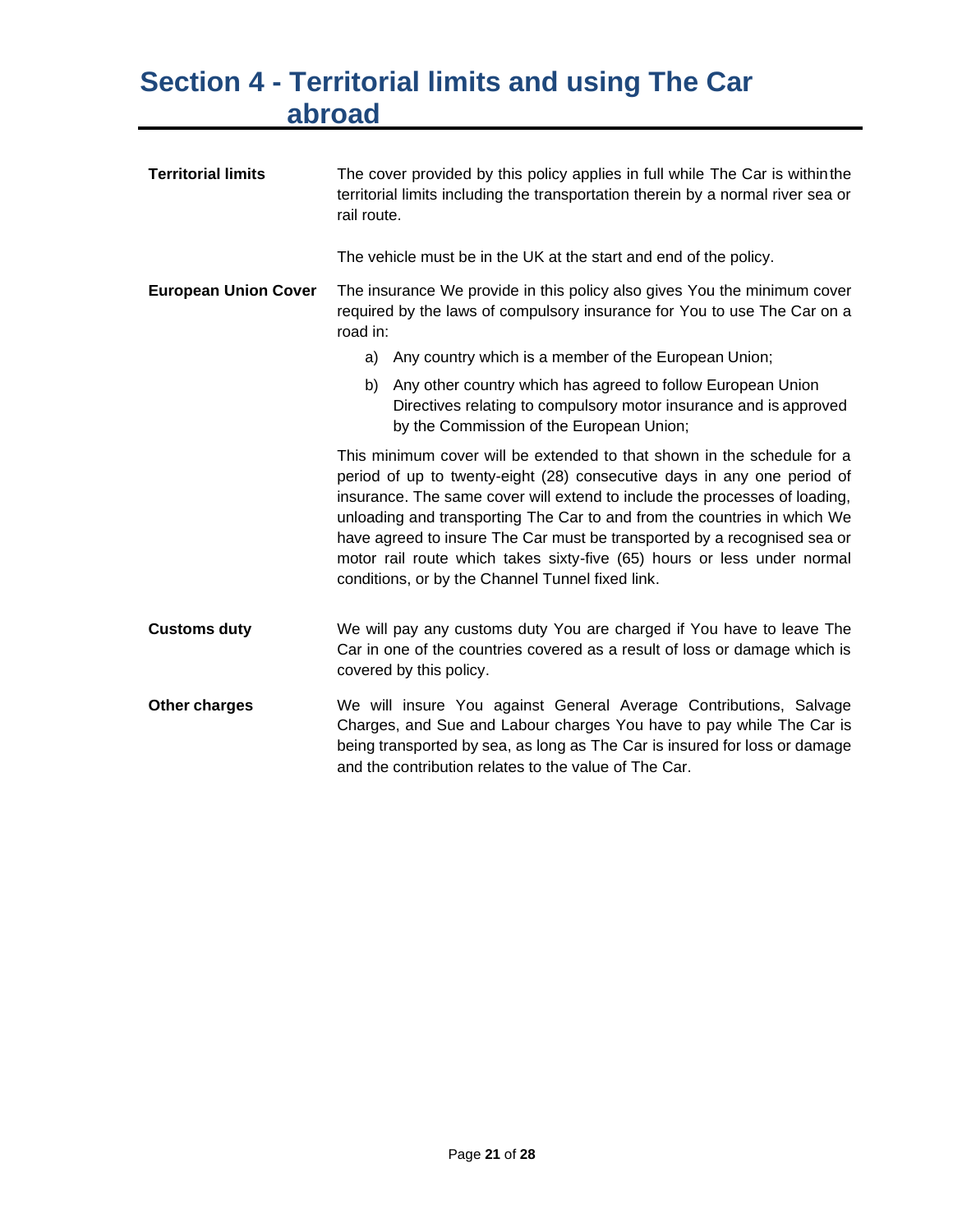# **General Exceptions**

Unless We are required to do so by a relevant road traffic law, We will not pay for any accident, injury, loss, damage or liability:

| <b>Aircraft and aircraft</b><br>sites | while The Car is in or on that part of an aerodrome, airport, airfield or<br>military base provided for:                                                                                                                                                                                   |  |  |  |  |
|---------------------------------------|--------------------------------------------------------------------------------------------------------------------------------------------------------------------------------------------------------------------------------------------------------------------------------------------|--|--|--|--|
|                                       | a) Aircraft to take off and land or move on the surface; or                                                                                                                                                                                                                                |  |  |  |  |
|                                       | b) Aircraft parking aprons including the associated service roads,<br>refuelling areas and ground equipment parking areas.                                                                                                                                                                 |  |  |  |  |
| <b>Contractual liability</b>          | arising from a contract or agreement which would not have arisen in the<br>absence of such a contract or agreement.                                                                                                                                                                        |  |  |  |  |
| <b>Criminal acts</b>                  | whilst You or any person entitled to drive is driving The Car while:                                                                                                                                                                                                                       |  |  |  |  |
|                                       | carrying out a criminal offence for which You or such person is<br>a)<br>subsequently convicted;                                                                                                                                                                                           |  |  |  |  |
|                                       | under the influence of drink or drugs;<br>b)                                                                                                                                                                                                                                               |  |  |  |  |
|                                       | In those circumstances, We reserve the right to recover from You or the<br>driver, all sums paid (including all legal costs), whether in settlement or<br>under a Judgement of any claim arising from the accident where We are<br>required to make a payment under the road traffic acts. |  |  |  |  |
| <b>Driving Licence</b>                | while The Car is being driven by You or any person with The Owner's<br>permission and You or that person:                                                                                                                                                                                  |  |  |  |  |
|                                       | does not hold a licence to drive The Car for the use required or<br>a)<br>has had the licence to drive The Car revoked; or                                                                                                                                                                 |  |  |  |  |
|                                       | has held but is currently disqualified from holding or obtaining<br>b)<br>such a licence; or                                                                                                                                                                                               |  |  |  |  |
|                                       | does not fully comply with the conditions of their licence;<br>C)                                                                                                                                                                                                                          |  |  |  |  |
|                                       | d)<br>holds, or last held a provisional licence                                                                                                                                                                                                                                            |  |  |  |  |
| <b>Earthquake</b>                     | caused by earthquake or earthquake shock.                                                                                                                                                                                                                                                  |  |  |  |  |
| <b>Other Insurance</b>                | If, at the time of any loss, damage or liability covered under this policy, You<br>have any other insurance which covers the same loss, damage or liability,<br>Cover under this policy will be treated as void we will not provide any<br>indemnity in respect of the claim.              |  |  |  |  |
| Radioactive<br>contamination          | directly or indirectly caused by, or contributed to by, or arising from:                                                                                                                                                                                                                   |  |  |  |  |
|                                       | Ionising radiations or radioactive contamination from any irradiated<br>a)<br>nuclear fuel or from any nuclear waste from the combustion of<br>nuclear fuel;                                                                                                                               |  |  |  |  |
|                                       | the radioactive, toxic, explosive or other hazardous properties of<br>b)<br>any explosive nuclear assembly or nuclear component of such<br>assembly                                                                                                                                        |  |  |  |  |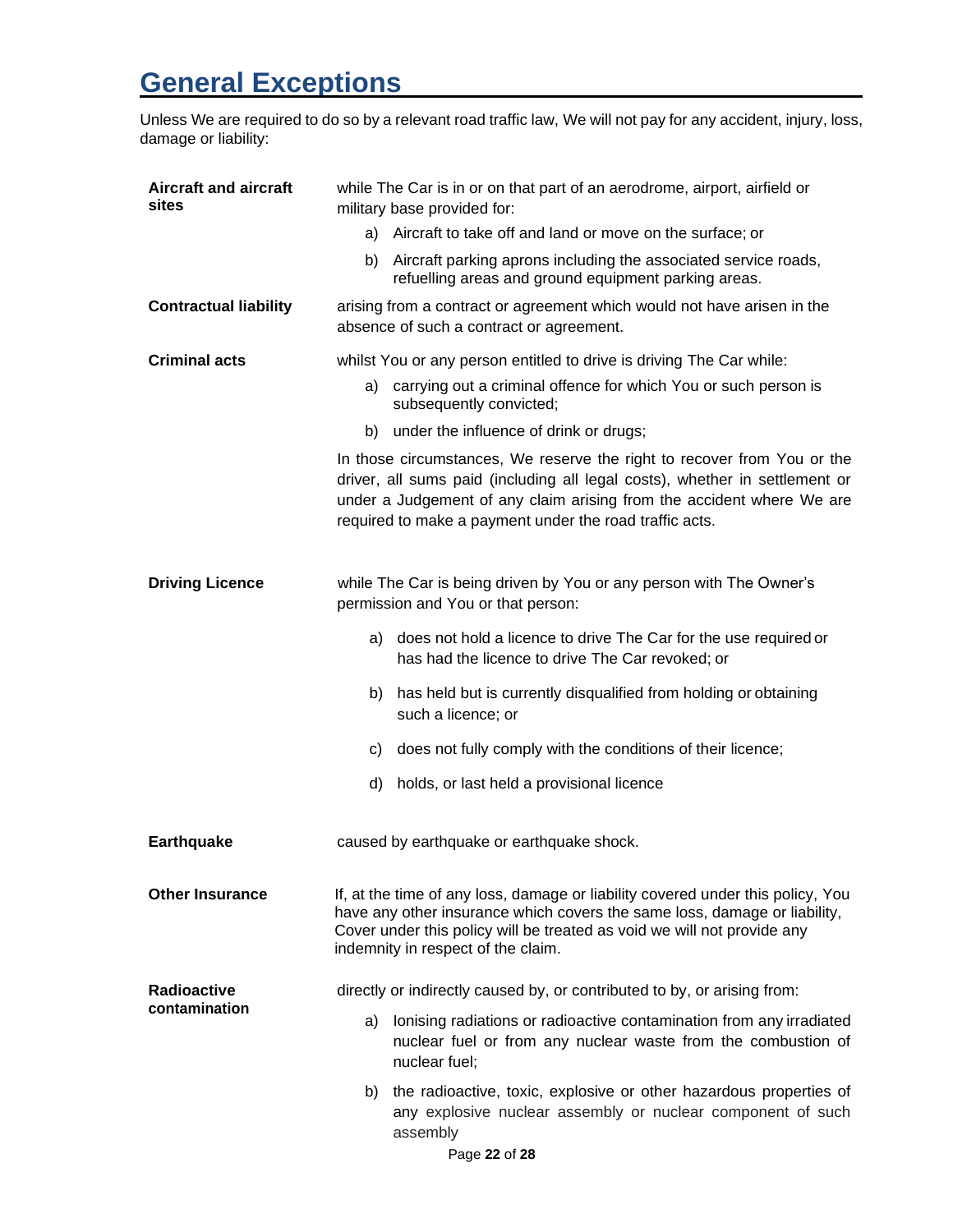| Racing                    | occurring while The Car is being used for pace making, rallying,<br>competitions, speed tests or being driven on any racetrack, circuit or any<br>other prepared course or derestricted toll road including but not limited to<br>the Nurburgring Nordschleife. |          |                                                                                                                                                                                                                                                                                                                                                                                                                                     |  |  |
|---------------------------|-----------------------------------------------------------------------------------------------------------------------------------------------------------------------------------------------------------------------------------------------------------------|----------|-------------------------------------------------------------------------------------------------------------------------------------------------------------------------------------------------------------------------------------------------------------------------------------------------------------------------------------------------------------------------------------------------------------------------------------|--|--|
| <b>Riots</b>              | caused by riot or civil commotion elsewhere than in Great Britain, the Isle of<br>Man or the Channel Islands.                                                                                                                                                   |          |                                                                                                                                                                                                                                                                                                                                                                                                                                     |  |  |
| <b>Territorial limits</b> | while outside of the territorial limits of this policy unless extended under the<br>terms of Section 9 of this policy (apart from the minimum cover required by<br>law).                                                                                        |          |                                                                                                                                                                                                                                                                                                                                                                                                                                     |  |  |
| <b>Terrorism and war</b>  | arising directly or indirectly out of:                                                                                                                                                                                                                          |          |                                                                                                                                                                                                                                                                                                                                                                                                                                     |  |  |
|                           |                                                                                                                                                                                                                                                                 | in fear; | a) any act, including but not limited to the use of force or violence<br>and/or the threat thereof, of any person or group(s) of persons,<br>whether acting alone or on behalf of or in connection with any<br>organisation(s) or government(s), committed for political, religious,<br>ideological or similar purposes including the intention to influence<br>any government and/or put the public, or any section of the public, |  |  |
|                           | b) war, invasion, acts of foreign enemies, hostilities or war like<br>operations (whether war be declared or not), civil war, mutiny,<br>revolution, rebellion, insurrection, uprising, military or usurped<br>power;                                           |          |                                                                                                                                                                                                                                                                                                                                                                                                                                     |  |  |
|                           | except so far as is necessary to meet the requirements of the laws relating<br>to the compulsory insurance of motor vehicles in any country to which this<br>policy applies.                                                                                    |          |                                                                                                                                                                                                                                                                                                                                                                                                                                     |  |  |
| <b>Use</b>                | while The Car is in Your control and is being:                                                                                                                                                                                                                  |          |                                                                                                                                                                                                                                                                                                                                                                                                                                     |  |  |
|                           |                                                                                                                                                                                                                                                                 |          | a) driven other than in accordance with the provisions of the<br>certificate of motor insurance;                                                                                                                                                                                                                                                                                                                                    |  |  |
|                           | b)                                                                                                                                                                                                                                                              |          | used other than in accordance with the provisions of the<br>certificate of motor insurance:                                                                                                                                                                                                                                                                                                                                         |  |  |
|                           | C)                                                                                                                                                                                                                                                              |          | used other than for the purposes specified in the schedule                                                                                                                                                                                                                                                                                                                                                                          |  |  |
|                           | d)                                                                                                                                                                                                                                                              |          | driven by anyone without The Owner's permission;                                                                                                                                                                                                                                                                                                                                                                                    |  |  |
|                           | e)                                                                                                                                                                                                                                                              | to:      | driven when it is not fit and safe to do so, including but not limited                                                                                                                                                                                                                                                                                                                                                              |  |  |
|                           |                                                                                                                                                                                                                                                                 | i)       | while any load in or on The Car is not being conveyed<br>safely; or                                                                                                                                                                                                                                                                                                                                                                 |  |  |
|                           |                                                                                                                                                                                                                                                                 | ii)      | The Car is conveying a load in excess of that for which it<br>was constructed; or                                                                                                                                                                                                                                                                                                                                                   |  |  |
|                           |                                                                                                                                                                                                                                                                 | iii)     | carrying a number of passengers that is likely to affect the<br>safe driving of The Car                                                                                                                                                                                                                                                                                                                                             |  |  |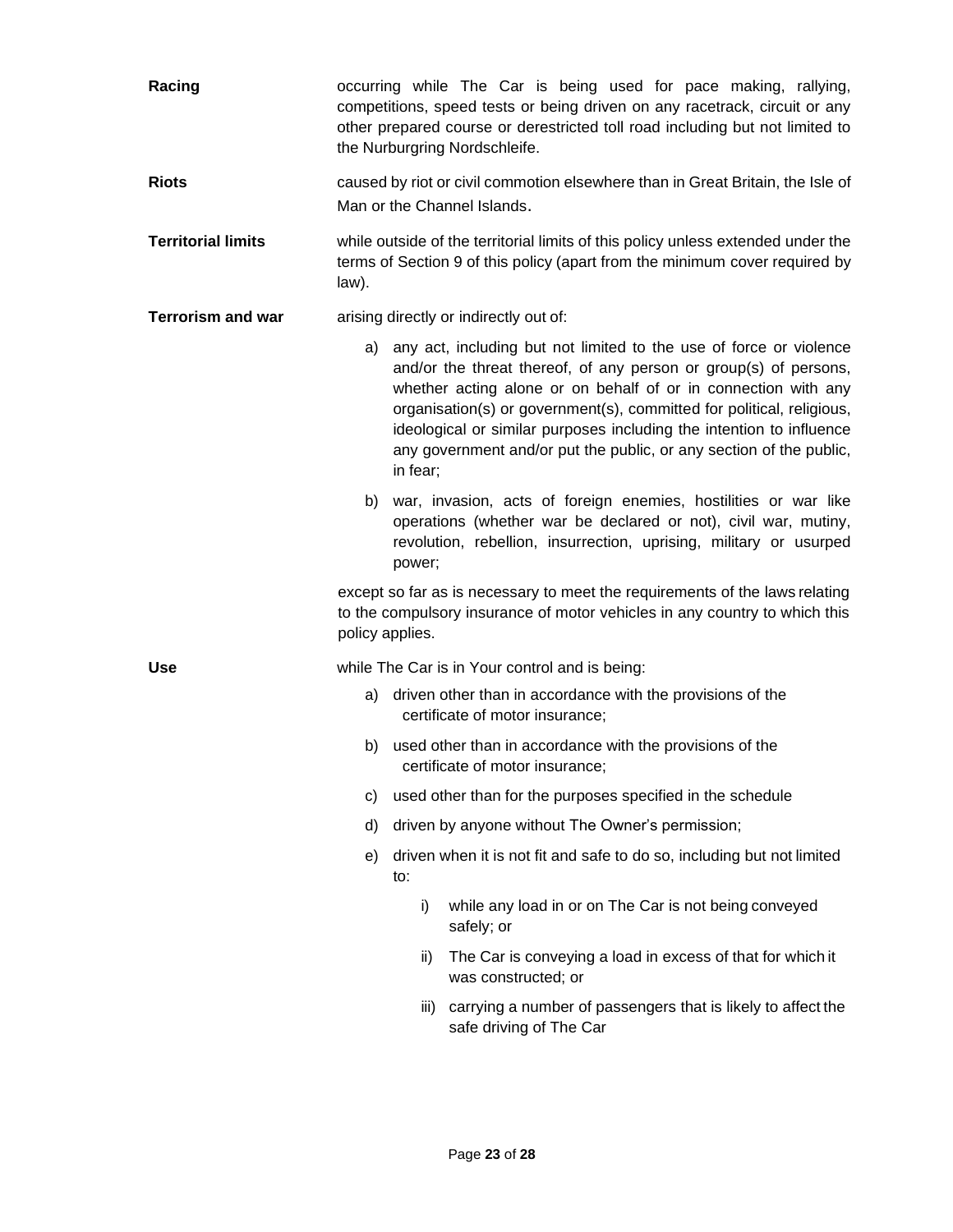- f) used for the principal purpose of the transportation of:
	- i) high explosives, such as nitro-glycerine, dynamite and/or any similar explosive;
	- ii) any flammable liquid in bulk;
	- iii) chemicals or gases in liquid, compressed and/or gaseous forms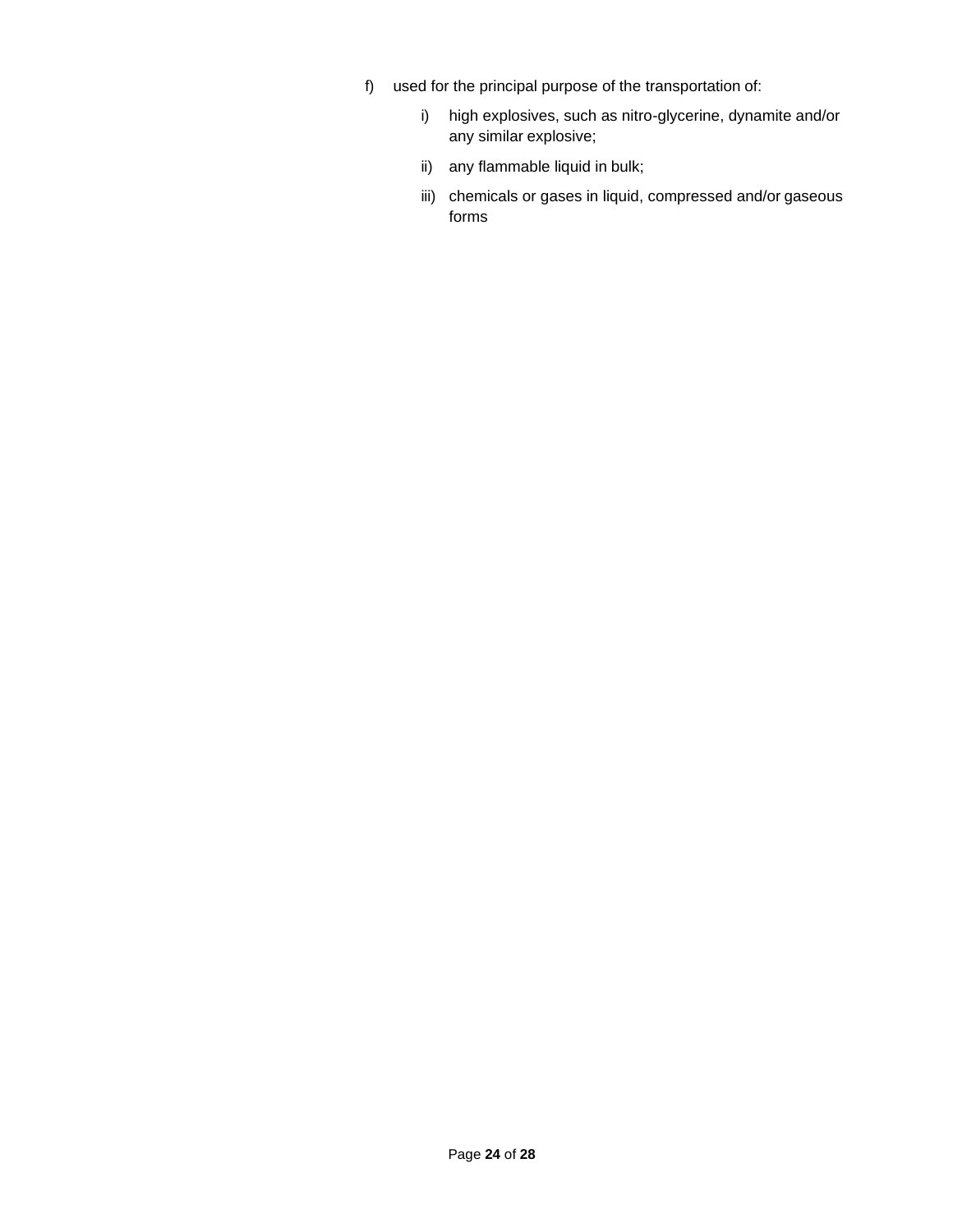#### Accident and clainis You must contact Us using our 24 Hour Claims Helpline as soon as possible, **procedure** about any accident, loss or damage regardless of Your intention to make a claim under this insurance.

### **The 24 hour Claims Helpline number is: 0344 854 1157**

- 2) If Your claim is due to theft, riot, attempted theft or vandalism You must also inform the Police and obtain a crime reference number;
- 3) You must report the accident to the Police and Us within twenty four (24) hours at the latest if anyone is injured;
- 4) If possible, please note the registration number(s) of the vehicle(s) involved and if the vehicle is a lorry, please also obtain the cabnumber
- 5) Regarding claims for damage to The Car:
	- a) You must tell Us about any damage You are going to claim for;
	- b) repairs are normally undertaken by our approved repairer. If You choose not to use our approved repairer:
		- i) You must obtain a written estimate for repair from Your repairer before instructing the repairer;
		- ii) We will authorise repairs by Your repairer only if We consider the estimate for repairs reasonable;
		- iii) If We believe the estimate is unreasonable We may at our sole option, settle the claim for repairs to The Car by paying the amount quoted by our approved repairer less the applicable excess.
- 6) If there are any circumstances that may give rise to a claim against You or Us from someone else You must tell Us as soon as reasonably possible and in no event less than three (3) days after the accident;
- 7) If You receive notice of a claim from someone else, You must:
	- a) tell Us immediately;
		- b) send to Us:
		- i) all correspondence You receive;
			- ii) every writ, summons and County Court Claim Form You receive.
- 8) You must tell Us immediately if You are about to be prosecuted or have to go to an inquest and confirm the same to Us in writing.
- 9) If We ask to examine driving licences and vehicle documentation before agreeing to settle a claim under this policy, You must supply this documentation before We can proceed with the settlement
- 10) We shall have discretion in the conduct of any proceedings or in the settlement of any claim.
- 11) You must not admit liability for, or offer to settle, any claim without our permission.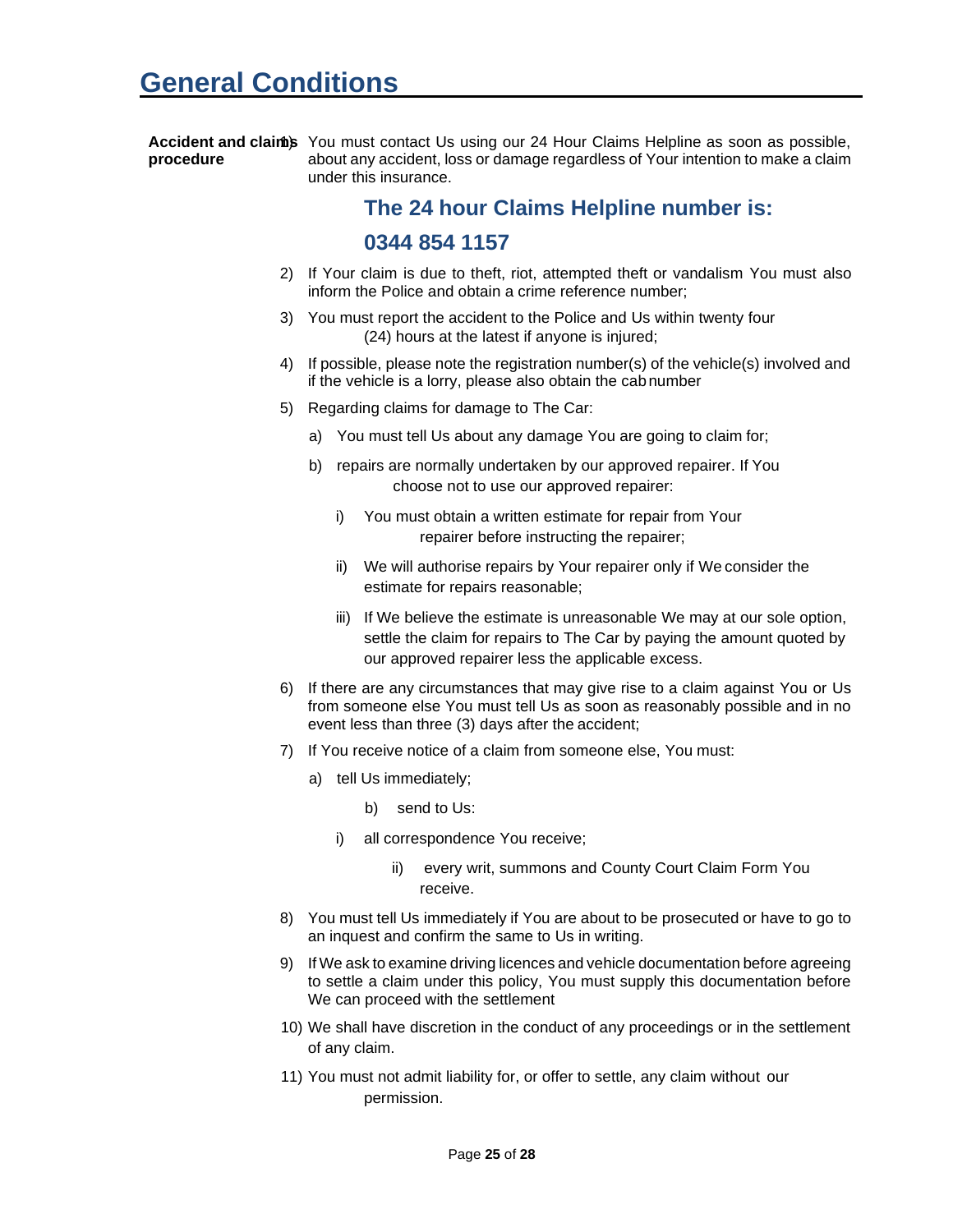|                          | 12) We shall be entitled to take over and conduct the defence or settlement<br>of any claim or prosecute any claim in the name of any person covered<br>by this insurance.                                                                                                                     |  |  |  |  |
|--------------------------|------------------------------------------------------------------------------------------------------------------------------------------------------------------------------------------------------------------------------------------------------------------------------------------------|--|--|--|--|
|                          | 13) No proceedings may be commenced against, or settlement accepted<br>from, any other party without our written consent.                                                                                                                                                                      |  |  |  |  |
|                          | 14) You must give Us whatever co-operation, information and assistance<br>We require in dealing with any claim under this policy                                                                                                                                                               |  |  |  |  |
| <b>Alterations</b>       | 1) You must tell Us of any alterations or changes to The Car, the driver<br>details, Your business, or any of the details that may affect the cover<br>which occur during the period of insurance if You require them to be<br>covered by this policy. A non-exhaustive list of these include: |  |  |  |  |
|                          | a) changes to The Car which improve its value or alter its<br>attractiveness to thieves, performance or handling;                                                                                                                                                                              |  |  |  |  |
|                          | b) any change of vehicle;                                                                                                                                                                                                                                                                      |  |  |  |  |
|                          | change of Your:<br>C)                                                                                                                                                                                                                                                                          |  |  |  |  |
|                          | occupation (including part-time);<br>i)                                                                                                                                                                                                                                                        |  |  |  |  |
|                          | change of address (including where The Car is kept);<br>ii)                                                                                                                                                                                                                                    |  |  |  |  |
|                          | d) change of drivers or their licence status (including test passes,<br>penalty points or disqualifications);                                                                                                                                                                                  |  |  |  |  |
|                          | e) any drivers suffering a medical condition that requires notification<br>to the DVLA.                                                                                                                                                                                                        |  |  |  |  |
|                          | Without affecting the condition relating to cancellation We shall be<br>2)<br>entitled to increase or reduce the premium and/or vary the terms,<br>conditions and exceptions of this policy in respect of the unexpired term<br>of this insurance.                                             |  |  |  |  |
| <b>Excess</b>            | Sometimes more than one excess can apply in which case we add them<br>together. Ask Your insurance broker or adviser for more details of the total<br>excess which may apply.                                                                                                                  |  |  |  |  |
| <b>Fraudulent claims</b> | If You or anyone acting on Your behalf makes a claim, or statement in<br>connection with any claim, or part of a claim that is fraudulent, false or<br>exaggerated We may:                                                                                                                     |  |  |  |  |
|                          | Reject the claim, or reduce the amount of payment We make;<br>a)                                                                                                                                                                                                                               |  |  |  |  |
|                          | Void Your policy from the date the fraudulent act was committed and<br>b)<br>not return any premium paid;                                                                                                                                                                                      |  |  |  |  |
|                          | Recover from You any costs We have incurred relating to the<br>C)<br>fraudulent claim and any further claims notified to Us after the date<br>the fraudulent act occurred;                                                                                                                     |  |  |  |  |
|                          | Report all fraudulent activities to the Police authorities to assist in<br>d)<br>the detection and prosecution of such matters under the Proceeds<br>of Crime Act 2002.                                                                                                                        |  |  |  |  |
|                          | These remedies shall not be available against any other entity insured under<br>this policy that was not implicated in the fraud.                                                                                                                                                              |  |  |  |  |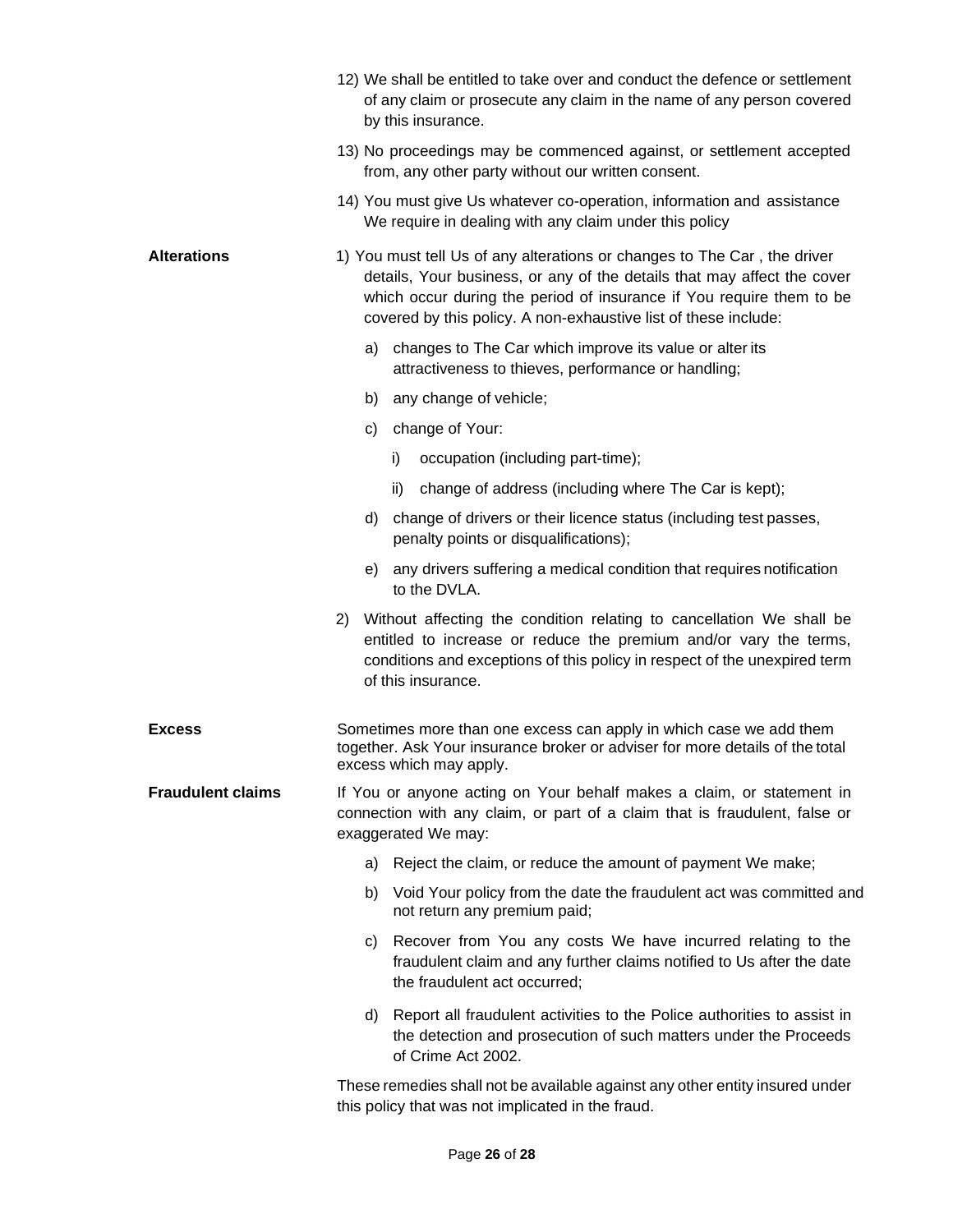| <b>Loss reduction</b>  | If You do not comply with any part of any condition which makes payment<br>of a claim conditional upon compliance with it and such compliance would<br>tend to reduce:                                                                                                                                                                                                                                      |  |  |
|------------------------|-------------------------------------------------------------------------------------------------------------------------------------------------------------------------------------------------------------------------------------------------------------------------------------------------------------------------------------------------------------------------------------------------------------|--|--|
|                        | losses of a particular kind;<br>a)                                                                                                                                                                                                                                                                                                                                                                          |  |  |
|                        | loss at a particular location;<br>b)                                                                                                                                                                                                                                                                                                                                                                        |  |  |
|                        | losses of a particular time;<br>C)                                                                                                                                                                                                                                                                                                                                                                          |  |  |
|                        | We will not pay for any claim unless You can show that non-compliance with<br>the condition could not have increased the risk of the loss that actually<br>occurred in the circumstances that occurred.                                                                                                                                                                                                     |  |  |
| <b>Other insurance</b> | If, at the time of any loss, damage or liability covered under this policy, You<br>have any other insurance which covers the same loss, damage or liability,<br>Cover under this policy will be treated as void we will not provide any<br>indemnity in respect of the claim.                                                                                                                               |  |  |
| Our rights             | 1) If We have to settle a claim because of the law of any country in which<br>this policy applies which We would not otherwise have paid, We reserve<br>the right to recover the amount from You or the person who incurred the<br>liability;                                                                                                                                                               |  |  |
|                        | 2) You must allow Us to examine The Car at any reasonable time.                                                                                                                                                                                                                                                                                                                                             |  |  |
| <b>Sanctions</b>       | We shall not provide cover nor be liable to pay any claim or provide any<br>benefit hereunder to the extent that the provision of such cover, payment of<br>such claim or provision of such benefit would expose Us or any member of<br>our group to any sanction, prohibition or restriction under United Nations<br>resolutions or the trade or economic sanctions, laws or regulations of any<br>country |  |  |
| <b>Valid MOT</b>       | There must be a valid Department for Transport test certificate (MOT) in<br>force for The Car if one is needed by law. In the absence of a valid<br>Department for Transport test certificate (MOT) when one is needed by law<br>all cover under section 1 of this insurance is cancelled and of no effect.                                                                                                 |  |  |
| Car maintenance        | You must do all that You can to protect The Car against loss or damage and<br>maintain it in a roadworthy condition in accordance with relevant road traffic<br>laws.                                                                                                                                                                                                                                       |  |  |